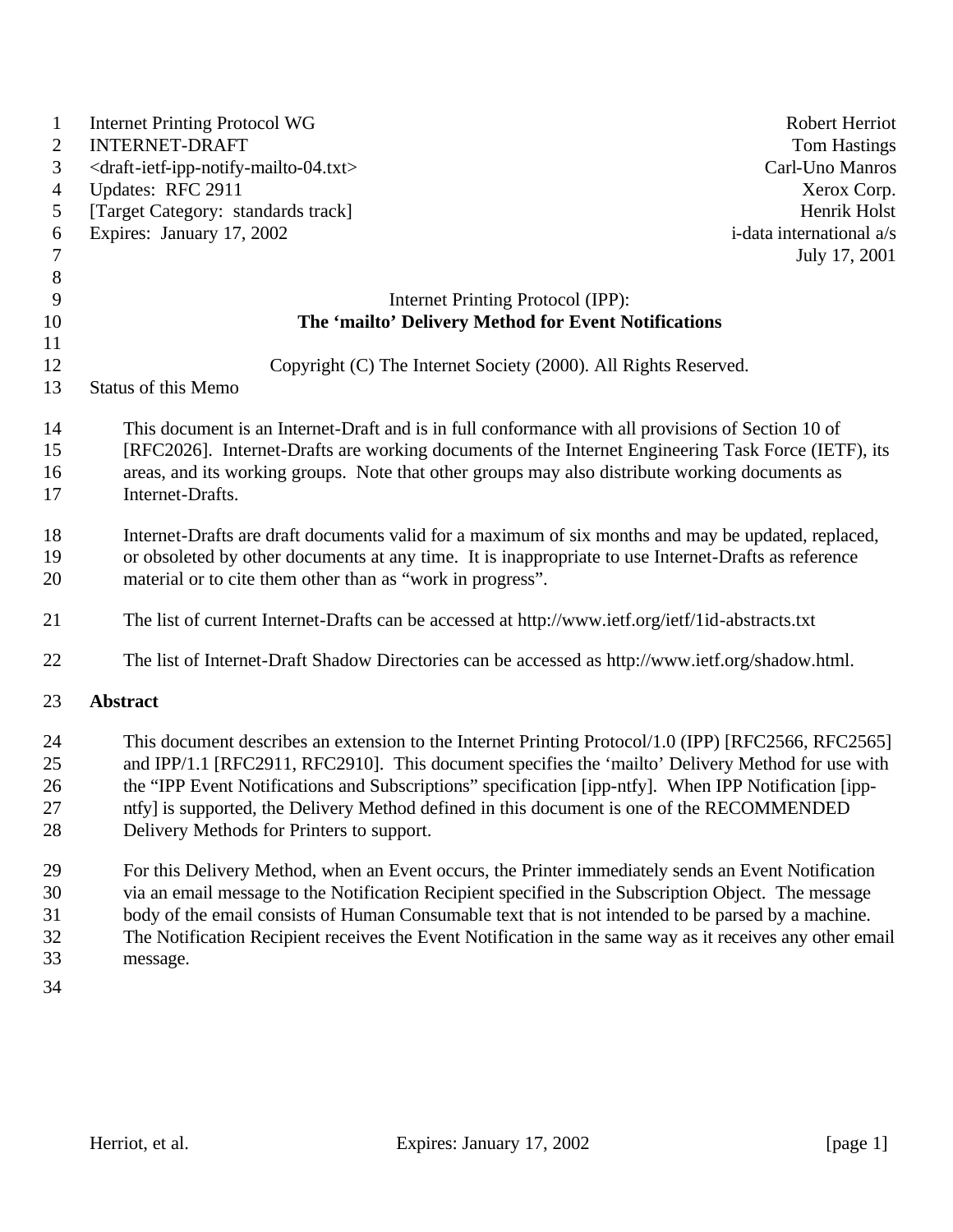### **Table of Contents**  $34$

| 35 |                                                                                                        |  |
|----|--------------------------------------------------------------------------------------------------------|--|
| 36 |                                                                                                        |  |
| 37 |                                                                                                        |  |
| 38 |                                                                                                        |  |
| 39 |                                                                                                        |  |
| 40 |                                                                                                        |  |
| 41 |                                                                                                        |  |
| 42 |                                                                                                        |  |
| 43 |                                                                                                        |  |
| 44 |                                                                                                        |  |
| 45 |                                                                                                        |  |
| 46 |                                                                                                        |  |
| 47 |                                                                                                        |  |
| 48 |                                                                                                        |  |
| 49 |                                                                                                        |  |
| 50 |                                                                                                        |  |
| 51 |                                                                                                        |  |
| 52 |                                                                                                        |  |
| 53 |                                                                                                        |  |
| 54 |                                                                                                        |  |
| 55 |                                                                                                        |  |
| 56 |                                                                                                        |  |
| 57 |                                                                                                        |  |
| 58 |                                                                                                        |  |
| 59 |                                                                                                        |  |
| 60 |                                                                                                        |  |
| 61 |                                                                                                        |  |
| 62 |                                                                                                        |  |
| 63 |                                                                                                        |  |
| 64 |                                                                                                        |  |
| 65 |                                                                                                        |  |
| 66 | 8.2 Additional uriScheme Attribute Value Registration for the "operations-supported" Printer Attribute |  |
| 67 | 19                                                                                                     |  |
| 68 |                                                                                                        |  |
| 69 |                                                                                                        |  |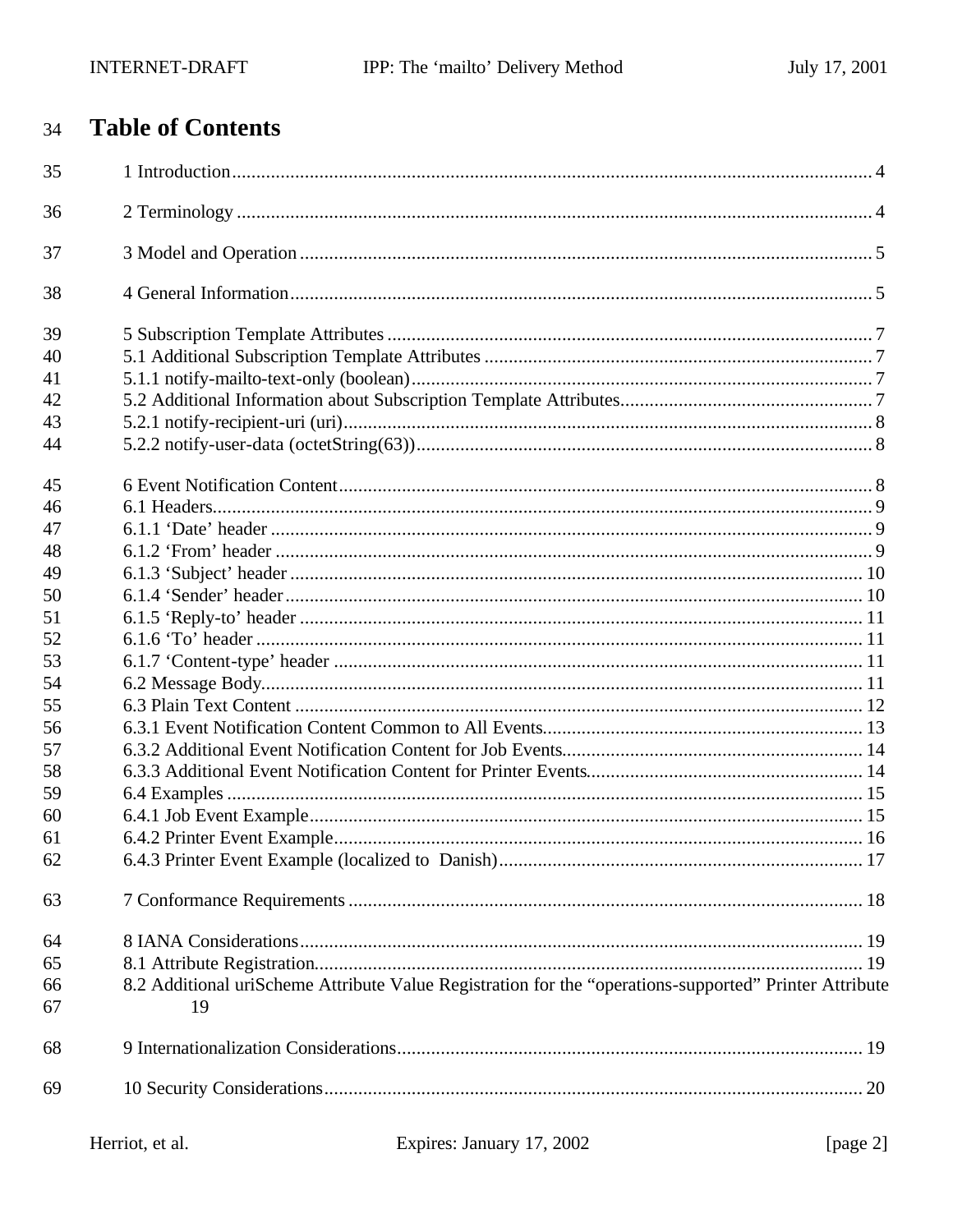| 72 — 200 |  |
|----------|--|
| 73       |  |
| 74       |  |

# **Table of Tables**

|    | 76 — 17 |  |
|----|---------|--|
| 77 |         |  |
| 78 |         |  |
| 79 |         |  |
| 80 |         |  |
| 81 |         |  |
| 82 |         |  |
| 83 |         |  |
|    |         |  |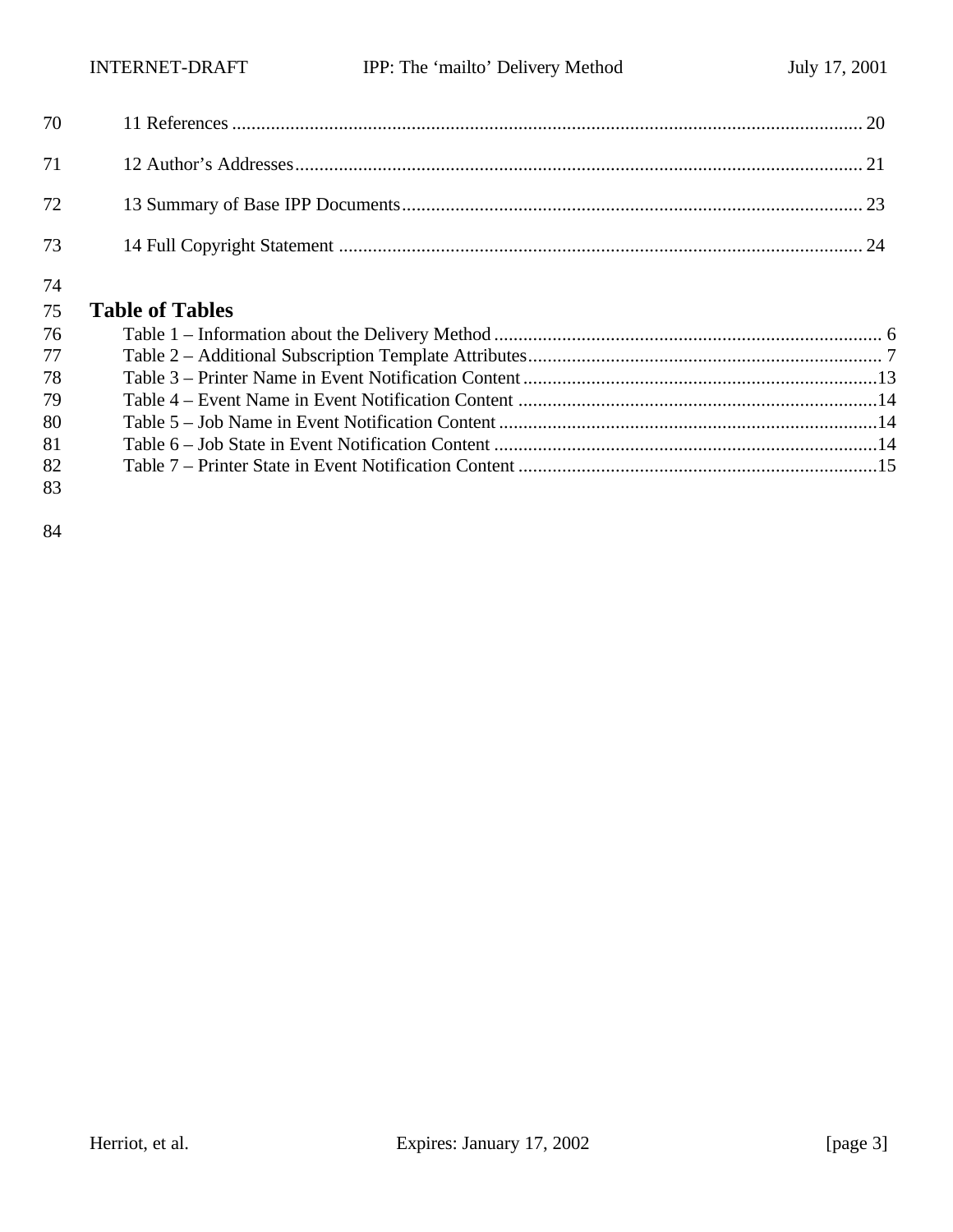# **1 Introduction**

 The "IPP Event Notifications and Subscriptions" document [ipp-ntfy] defines an OPTIONAL extension 86 to Internet Printing Protocol/1.0 (IPP) [RFC2566, RFC2565] and IPP/1.1 [RFC2911, RFC2910] (for a description of the base IPP documents, see section 13). That extension defines operations that a client can perform in order to create *Subscription Objects* in a Printer and carry out other operations on them. A Subscription Object represents a Subscription abstraction. A client associates Subscription Objects with a particular Job by performing the Create-Job-Subscriptions operation or by submitting a Job with subscription information. A client associates Subscription Objects with the Printer by performing a Create-Printer-Subscriptions operation. Four other operations are defined for Subscription Objects: Get-Subscriptions-Attributes, Get-Subscriptions, Renew-Subscription, and Cancel-Subscription. The Subscription Object specifies that when one of the specified *Events* occurs, the Printer sends an asynchronous *Event Notification* to the specified *Notification Recipient* via the specified *Delivery Method* (i.e., protocol).

 The "IPP Event Notifications and Subscriptions" document [ipp-ntfy] specifies that each Delivery Method is defined in another document. This document is one such document, and it specifies the 'mailto' delivery method. When IPP Notification [ipp-ntfy] is supported, the Delivery Method defined in this document is one of the RECOMMENDED Delivery Methods and Printers to support.

 For this Delivery Method, when an Event occurs, the Printer immediately sends an Event Notification via an email message to the Notification Recipient specified in the Subscription Object. The message body of the email consists of Human Consumable text that is not intended to be parsed by a machine. The 'mailto' Delivery Method is a 'push' Delivery Method as defined in [ipp-ntfy].

 The Notification Recipient receives the Event Notification in the same way as it receives any other email message.

# **2 Terminology**

- This section defines the following terms that are used throughout this document:
- This document uses the same terminology as [RFC2911], such as "client", "Printer", "attribute", "attribute value", "keyword", "operation", "request", "response", and "support".

Capitalized terms, such as **MUST, MUST NOT, REQUIRED, SHOULD, SHOULD NOT, MAY,** 

- **NEED NOT, and OPTIONAL**, have special meaning relating to conformance as defined in RFC 2119
- [RFC2119] and [RFC2911] section 12.1. If an implementation supports the extension defined in this
- document, then these terms apply; otherwise, they do not. These terms define conformance to *this*
- *document only*; they do not affect conformance to other documents, unless explicitly stated otherwise.
- Capitalized terms, such as Notification Recipient, Event Notification, Compound Event Notification, Printer, etc., are defined in [ipp-ntfy], have the same meanings, and are not reproduced here.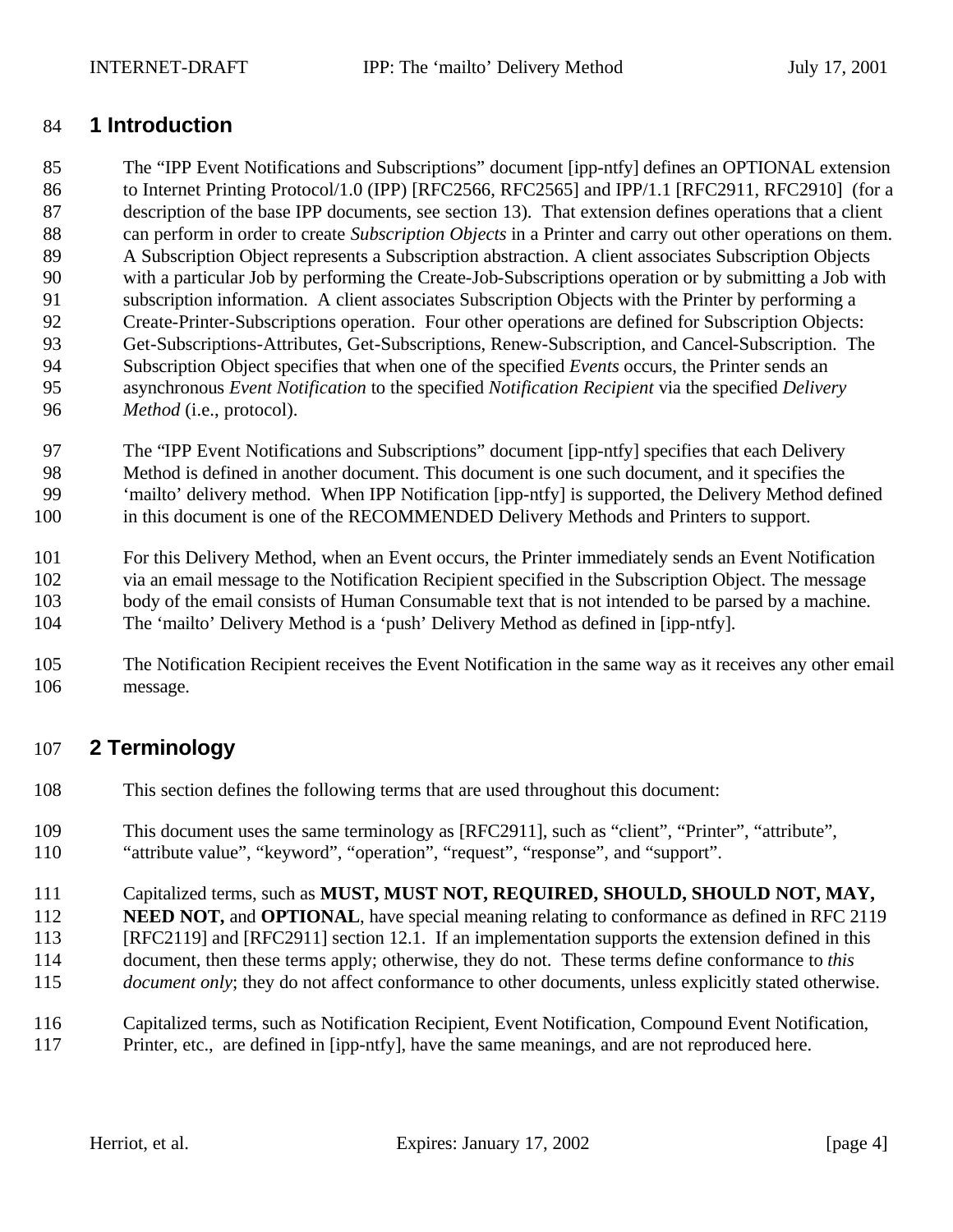# **3 Model and Operation**

- In a Subscription Creation Operation, when the value of the "notify-recipient-uri" attribute contains the URI scheme "mailto", the client is requesting that the Printer use the 'mailto' Delivery Method for Event Notifications generated from the new Subscription Object.
- For this Delivery Method, the "notify-recipient-uri" attribute value MUST consist of a "mailto" scheme followed by a colon, and then followed by an address part (e.g., 'mailto:smith@abc.com'). See section 5.2.1 for the syntax of the "notify-recipient-uri" attribute value for this Delivery Method.
- A Printer MUST support SMTP [RFC821], and it MAY support other email protocols. A Printer MAY use additional services, such as SMTP delivery status notification [RFC1891] or S/MIME encryption [RFC2633].

 If the client wants the Printer to send Event Notifications via the 'mailto' Delivery Method, the client MUST choose a value for "notify-recipient-uri" attribute which conforms to the rules of section 5.2.1. To avoid denial-of-service attacks, a client SHOULD NOT use distribution lists as the Notification Recipient.

- 132 When an Event occurs, the Printer MUST immediately:
- 1. Find all pertinent Subscription Objects P according to the rules of section 9 of [ipp-ntfy], AND
- 2. Find the subset M of these Subscription Objects P whose "notify-recipient-uri" attribute has a scheme value of 'mailto', AND
- 3. For each Subscription Object in M, the Printer MUST
- a) generate an email message as specified in section 5.2.2 AND
- b) send the email message to the Notification Recipient specified by the address part of the "notify-recipient-uri" attribute value (see section 5.2.1).
- If the Printer supports only SMTP, it MUST send the email message via SMTP. If the Printer supports additional email protocols, it MUST determine the protocol from the address part of the "notify-recipient-uri" attribute value and then send the email message via the appropriate email protocol.
- When a Subscribing Client is subscribing to the 'job-progress' event (which is a frequently occurring event), it SHOULD supply the "notify-time-interval" attribute (see [ipp-ntfy]) in the Subscription Creation request with a suitable value to limit the time between 'job-progress' Event Notifications sent by the Printer.

# **4 General Information**

If a Printer supports this Delivery Method, the following are its characteristics.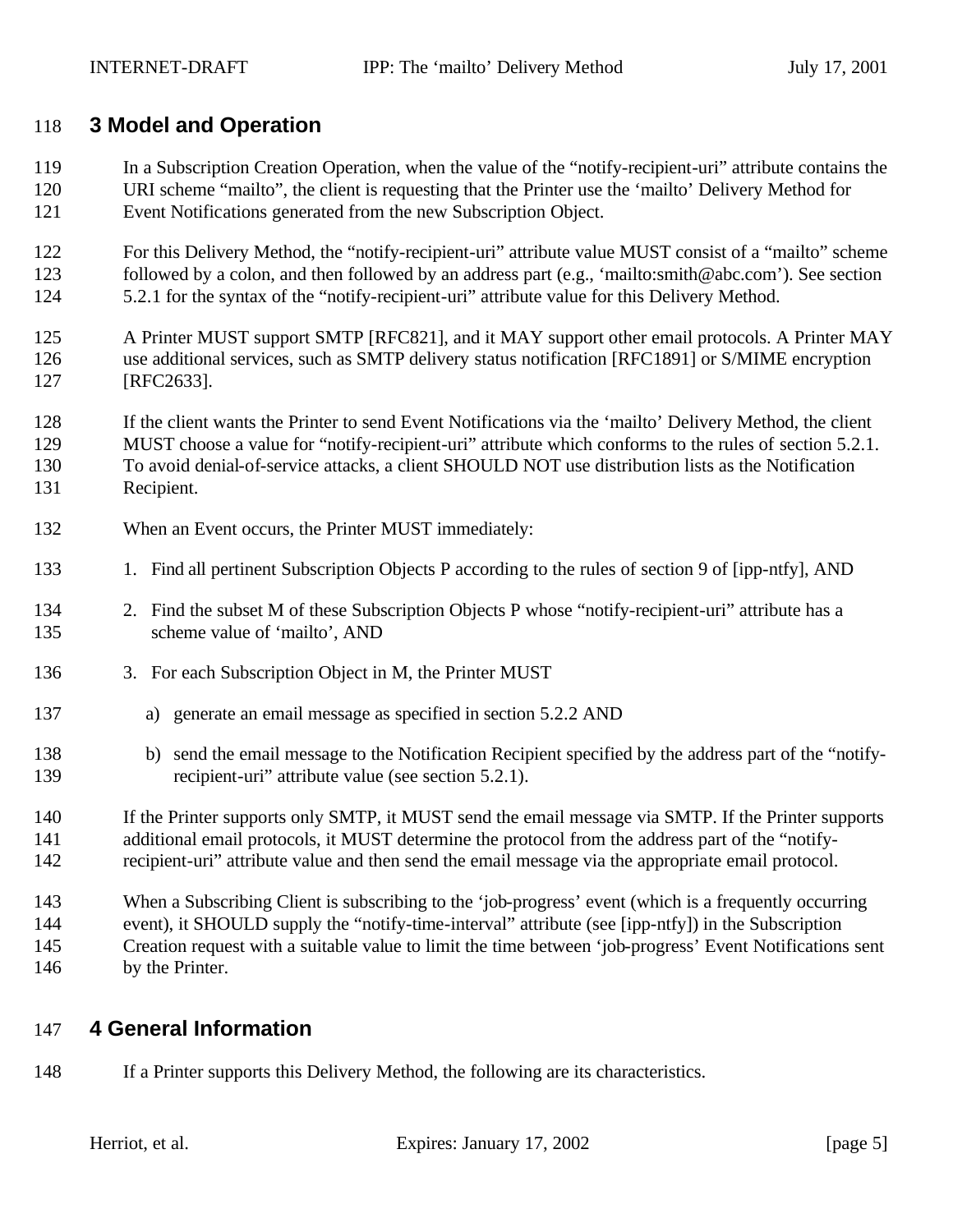|    | <b>Document Method Conformance Requirement</b>                                                                                                                                                                                                                                                                                                                                                                                                                 | <b>Delivery Method Realization</b>                                                                                  |
|----|----------------------------------------------------------------------------------------------------------------------------------------------------------------------------------------------------------------------------------------------------------------------------------------------------------------------------------------------------------------------------------------------------------------------------------------------------------------|---------------------------------------------------------------------------------------------------------------------|
|    | 1. What is the URL scheme name for the Delivery<br>Method?                                                                                                                                                                                                                                                                                                                                                                                                     | mailto                                                                                                              |
| 2. | Is the Delivery Method REQUIRED,<br>RECOMMENDED, or OPTIONAL for an IPP Printer<br>to support?                                                                                                                                                                                                                                                                                                                                                                 | <b>RECOMMENDED</b>                                                                                                  |
|    | 3. What transport and delivery protocols does the Printer<br>use to deliver the Event Notification Content, i.e.,<br>what is the entire network stack?                                                                                                                                                                                                                                                                                                         | A Printer MUST support SMTP. It<br>MAY support other email protocols.                                               |
| 4. | Can several Event Notifications be combined into a<br><b>Compound Event Notification?</b>                                                                                                                                                                                                                                                                                                                                                                      | A Printer implementation MAY combine<br>several Event Notifications into a single<br>email message (see section 6). |
|    | 5. Is the Delivery Method initiated by the Notification<br>Recipient (pull), or by the Printer (push)?                                                                                                                                                                                                                                                                                                                                                         | This Delivery Method is a push.                                                                                     |
| 6. | Is the Event Notification content Machine Consumable<br>or Human Consumable?                                                                                                                                                                                                                                                                                                                                                                                   | Human Consumable                                                                                                    |
| 7. | What section in this document answers the following<br>question? For a Machine Consumable Event<br>Notification, what is the representation and encoding<br>of values defined in section 9.1 of [ipp-ntfy] and the<br>conformance requirements thereof? For a Human<br>Consumable Event Notification, what is the<br>representation and encoding of pieces of information<br>defined in section 9.2 of [ipp-ntfy] and the<br>conformance requirements thereof? | Section 6                                                                                                           |
| 8. | What are the latency and reliability of the transport and<br>delivery protocol?                                                                                                                                                                                                                                                                                                                                                                                | Same as the underlying SMTP (or other<br>optional) email transport                                                  |
| 9. | What are the security aspects of the transport and<br>delivery protocol, e.g., how it is handled in firewalls?                                                                                                                                                                                                                                                                                                                                                 | Same as the underlying SMTP (or other<br>optional) email transport                                                  |
|    | 10. What are the content length restrictions?                                                                                                                                                                                                                                                                                                                                                                                                                  | None                                                                                                                |
|    | 11. What are the additional values or pieces of information<br>that a Printer sends in an Event Notification content<br>and the conformance requirements thereof?                                                                                                                                                                                                                                                                                              | None                                                                                                                |
|    | 12. What are the additional Subscription Template and/or<br>Subscription Description attributes and the<br>conformance requirements thereof?                                                                                                                                                                                                                                                                                                                   | See section 5.1.1 on "notify-mailto-text-<br>only"                                                                  |
|    | 13. What are the additional Printer Description attributes<br>and the conformance requirements thereof?                                                                                                                                                                                                                                                                                                                                                        | None                                                                                                                |

# 149 **Table 1 – Information about the Delivery Method**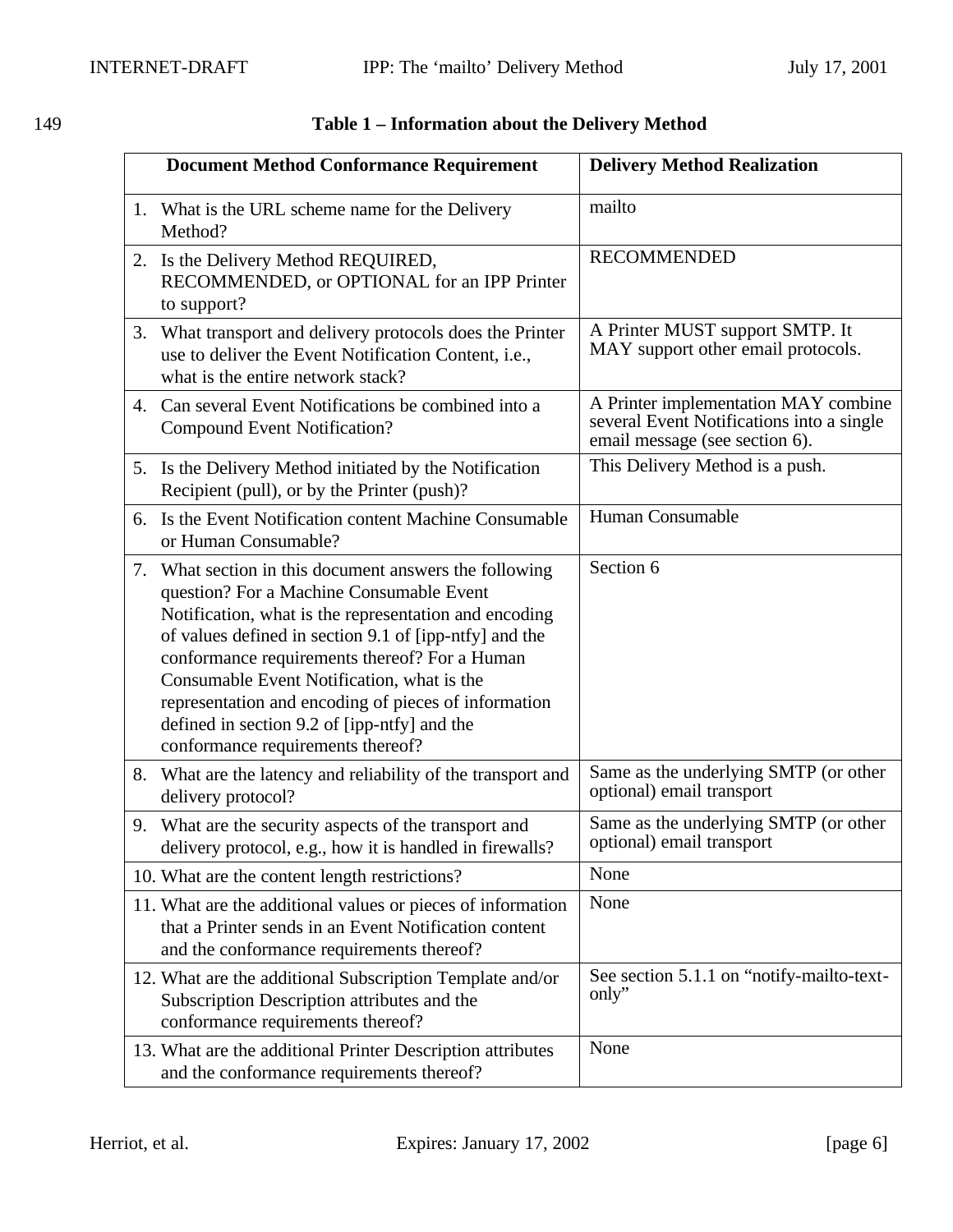# **5 Subscription Template Attributes**

### **5.1 Additional Subscription Template Attributes**

- This Delivery Method introduces one additional Subscription Template Attribute (See Table 2).
- 

### **Table 2 – Additional Subscription Template Attributes**

| Attribute in Subscription Object  | Default and Supported Printer Attributes |
|-----------------------------------|------------------------------------------|
| notify-mailto-text-only (boolean) | N/A                                      |

### **5.1.1 notify-mailto-text-only (boolean)**

- When the Printer generates an Event Notification from a Subscription Object, this attribute specifies whether the Printer generates the Event Notification with only plain text (i.e. 'text/plain') or with
- Content-Types that the Printer chooses.
- The Printer MUST support this attribute if it supports the 'mailto' Delivery Method.

 A client MAY supply this attribute. If a client does not supply this attribute, the Printer MUST populate this attribute with the value of 'false' on the Subscription Object. There is no "notify-mailto-text-only-default" attribute.

- If the value of this attribute is 'true' in a Subscription Object, the message body of each Event 163 Notification that the Printer generates from the Subscription Object MUST contain plain text only (i.e. 'text/plain' with the charset specified by the "notify-charset' Subscription Object attribute).
- If the value of this attribute is 'false' in a Subscription Object, the Content-Type of the message body of each Event Notification that the Printer generates from the Subscription Object MUST be either 'text/plain' or 'multipart', depending on implementation. If the Content-Type is 'multipart', one message body of the 'multipart' MUST be the same as the 'text/plain' message body when this attribute has the value of 'true'. Each of the other message bodies of the 'multipart' MAY be any Content-Type (e.g. 'text/html', 'image/gif', 'audio/basic', etc.).
- A Printer MUST support both values ('true' and 'false') of this attribute. There is no "notify-mailto-text-only-supported" attribute.

### **5.2 Additional Information about Subscription Template Attributes**

This section describes additional values for attributes defined in [ipp-ntfy].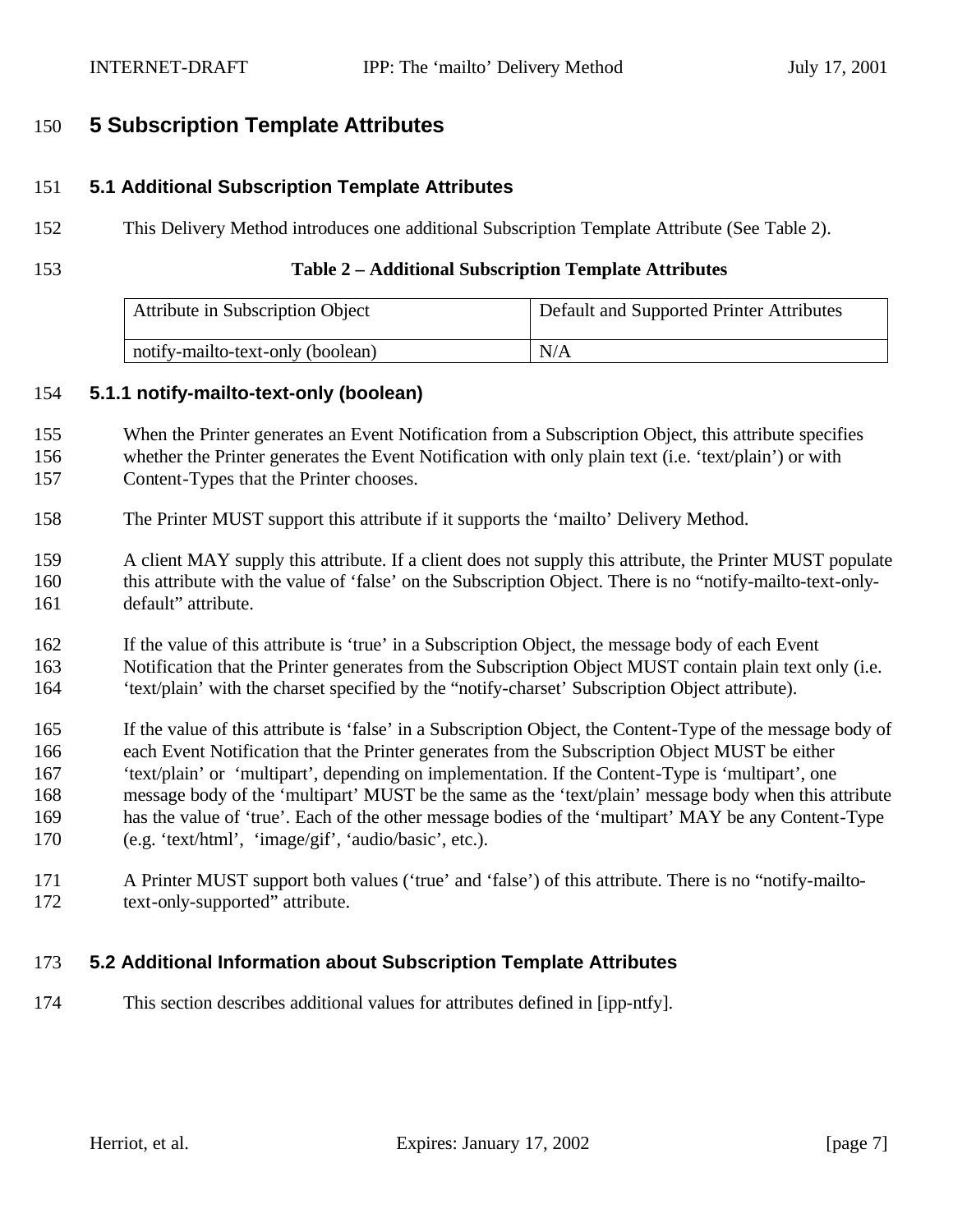### **5.2.1 notify-recipient-uri (uri)**

- This section describes the syntax of the value of this attribute for the 'mailto' Delivery Method. The syntax for values of this attribute for other Delivery Method is defined in other Delivery Method Documents.
- In order to support the 'mailto' Delivery Method, the Printer MUST support the following syntax for the 'mailto' Delivery Method when the Printer uses SMTP. The line below use RFC 822 syntax rules and terms.
- "mailto:" mailbox

- Note: the above syntax allows 1 occurrence of 'mailbox'. The occurrence of 'mailbox' represents an email address of a Notification Recipient.
- For SMTP, the phrase 'address part' of the "notify-recipient-uri" attribute value refers to the 'mailbox' 186 part of the value. Example:
- mailto:jones@acme.com
- Unlike other URLs, the mailto scheme MUST NOT use // after the colon (see [RFC2368]).
- The Printer MAY support other syntax for the 'address part' if it supports email protocols in addition to SMTP.
- As noted in [ipp-ntfy], the uriScheme value of the corresponding "notify-schemes-supported" Printer attribute does not include the ":" character.

### **5.2.2 notify-user-data (octetString(63))**

- This attributes has a special use for the 'mailto' Delivery Method. It specifies the email address of the Subscribing Client. It is primarily useful when the Notification Recipient is some person other than the Subscribing Client. Then the Notification Recipient has a way to reply to the Subscribing Client.
- If a client specifies this Delivery Method in a Subscription Creation Operation, and the specified Notification Recipient is not associated with the same person as the client, the client SHOULD supply its email address as the value of the "notify-user-data" attribute. If the client does not supply this attribute, the Printer MUST NOT populate the Subscription Object with this attribute.

# **6 Event Notification Content**

 This section describes the content of an Event Notification sent via the 'mailto' Delivery Method using the SMTP protocol. This document does not describe the content for other email protocols, but an implementation should use this section as a model.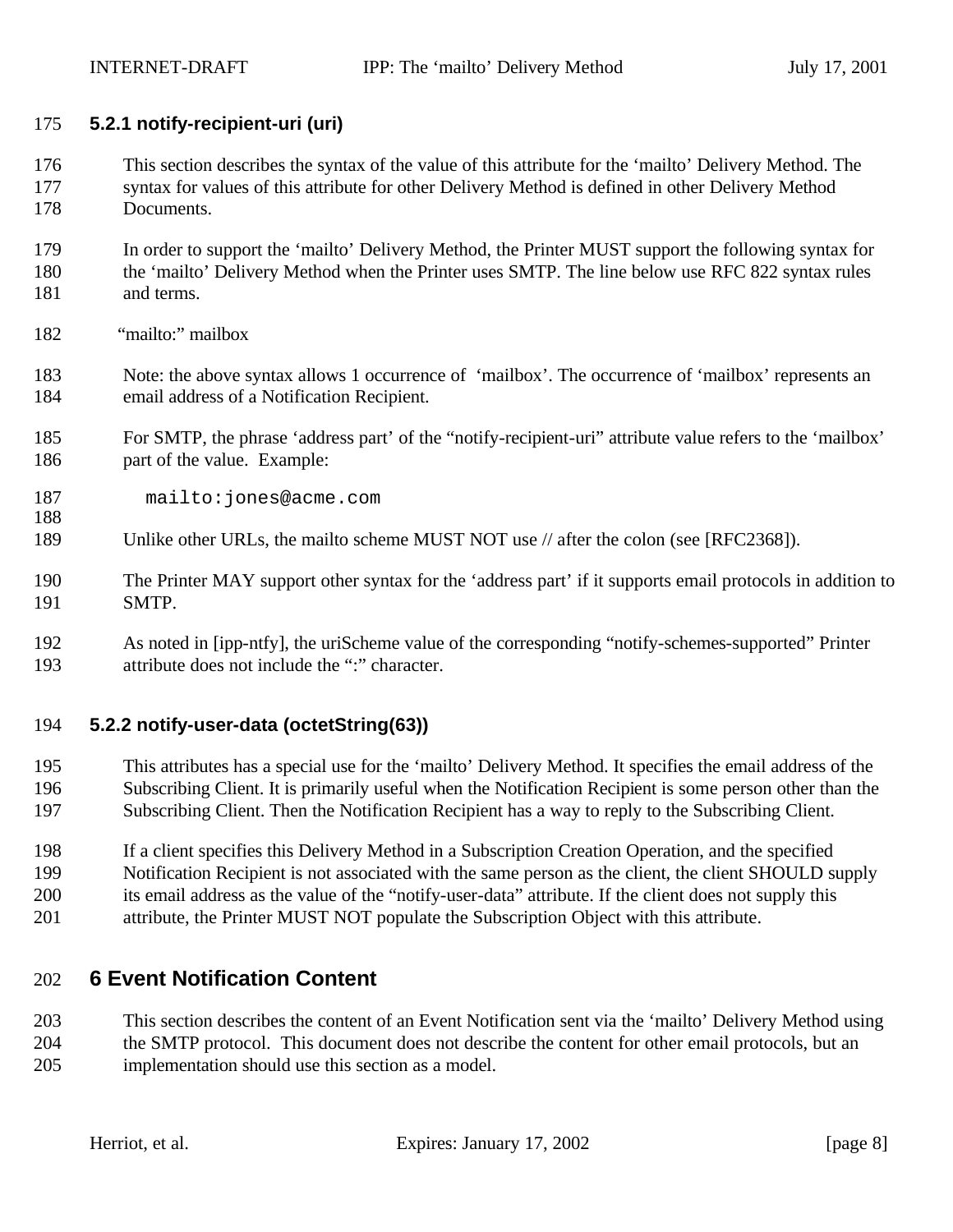- When a Printer sends an email message via SMTP, the content MUST conform to RFC 822. The
- following sections define the content that a Printer MUST send. A Printer MAY send additional content as long as the resulting content conforms to RFC 822.
- While the "Event Notification Ordering" in [ipp-ntfy] section 9 specifies ordering requirements for Printers when sending separate Event Notifications, email messages are not guaranteed to arrive in the order sent so that the Notification Recipient may not receive them in the same order.
- Each subsection below specifies the syntax that pertains to the subsection. The syntax rules and syntactic terms (e.g. 'date-time') in each subsection come from RFC 822, except for the section on "Content-Type" which comes from RFC 1521.
- The Event Notification content has two parts, the headers and the message body. The headers precede the message body and are separated by a blank line (see [RFC 822]).
- A Printer implementation MAY combine several Event Notifications into a single email message body.
- Such an email message is considered a single Compound Event Notification and MUST follow the
- "Event Notification Ordering" requirements for Event Notifications within a Compound Event
- Notification specified in [ipp-ntfy] section 9.

### **6.1 Headers**

 When a Printer sends an Event Notification via SMTP, it MUST include the following headers. RFC 822 RECOMMENDS that the headers be in the order that they appear below.

### **6.1.1 'Date' header**

- **Syntax:** "Date" ":" date-time
- This header contains the date and time that the Event occurred.
- The Printer MUST include a "Date" header if and only if it supports the "printer-current-time" Printer attribute.

### **6.1.2 'From' header**

- **Syntax:** "From" ":" mailbox
- where
- mailbox = addr-spec / phrase route-addr
- This header causes a typical email reader to show the email as coming from the Printer that is sending the Event Notification.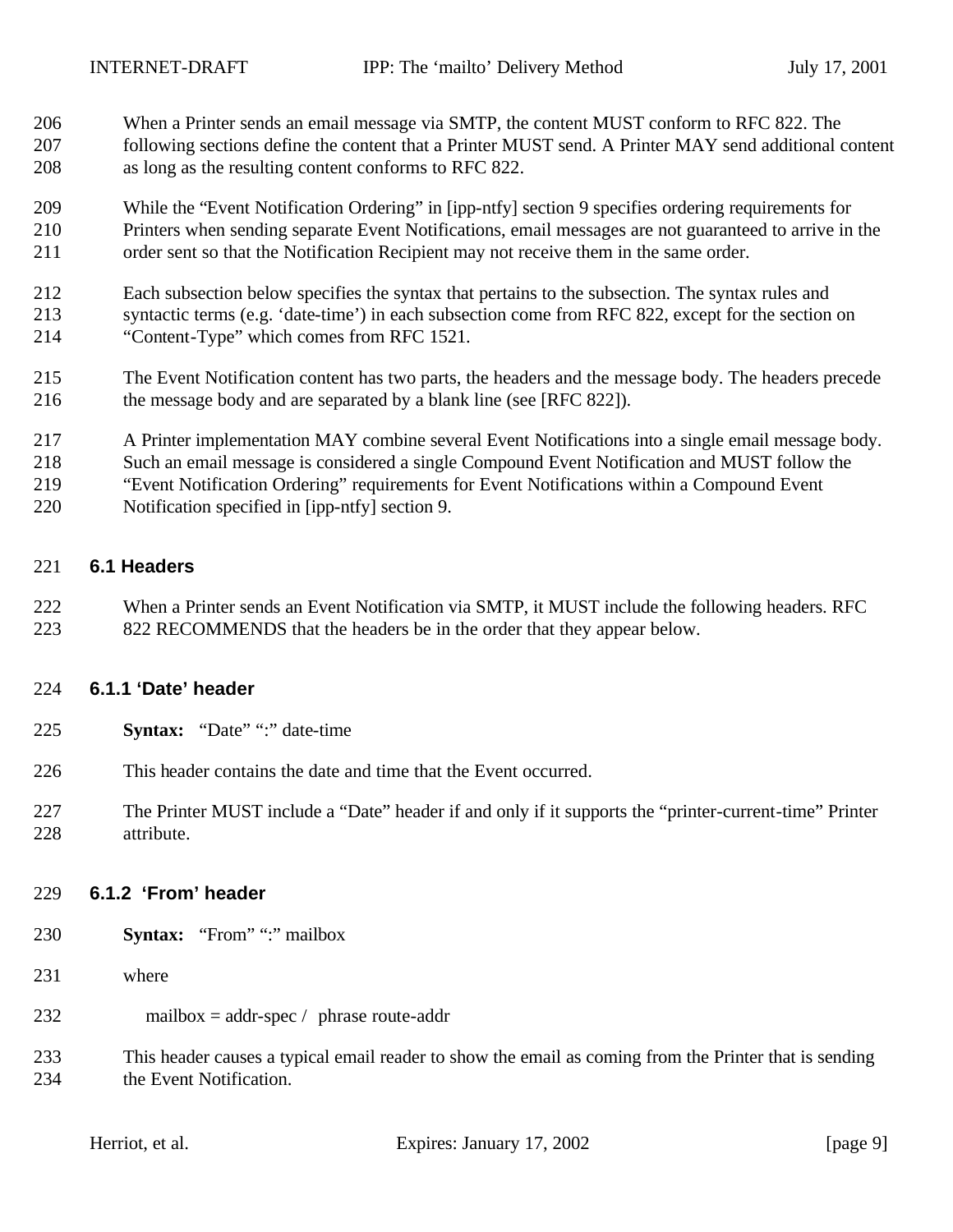The Printer MUST include a "From" header whose syntax is specified above.

 The Printer MUST use the second alternative of the syntax for 'mailbox' defined above (i.e. 'phrase route-addr'). The 'phrase' is the Printer's display name and it MUST be the value of the "printer- name" Printer attribute. The 'route-addr' MUST contain an email address (inside angle brackets) belonging to either an administrator or the output-device. This email address NEED NOT be capable of receiving mail. There is no Printer attribute to hold this email address, so that it cannot be configured using the IPP protocol without an implementation-defined attribute extension.

### **6.1.3 'Subject' header**

- **Syntax:** "Subject" ":" \*text
- This header specifies the subject of the message and contains a short summary of the Event Notification.
- The Printer MUST include a "Subject" header whose syntax is specified above.
- The Printer MUST localize the '\*text' using the values of the "notify-charset" and "notify-natural-language" Subscription Object attributes.
- For Printer Events, the '\*text' SHOULD start with the localized word "printer:", followed by the Printer name, and then followed by the localized Event name, e.g., in English: "printer: 'tiger' stopped" or in Danish: "Printeren 'tiger' er standset".
- For Job Events, the '\*text' SHOULD start with the localized phrase "print job:", followed by the Job name, and then followed by the localized Event name, e.g., in English: "print job: 'financials' completed".
- The wording is implementation dependent. A Notification Recipient MUST NOT expect to be able to parse this text. But an email filter might look for "printer" or "print job".

### **6.1.4 'Sender' header**

- **Syntax:** "Sender" ":" mailbox
- This header causes a typical email reader to show the email as coming on behalf of the person associated with the Subscribing Client.
- If the Subscription Object contains the "notify-user-data" attribute, and if its value satisfies the RFC 822 syntax rules for 'mailbox', the Printer MUST include a "Sender" header whose syntax is specified above. Otherwise, the Printer MUST NOT include a "Sender" header.
- For the "Sender" header, the 'mailbox' MUST be the value of the "notify-user-data" Subscription Object attribute. See section 5.2.2 for details about the "notify-user-data" attribute.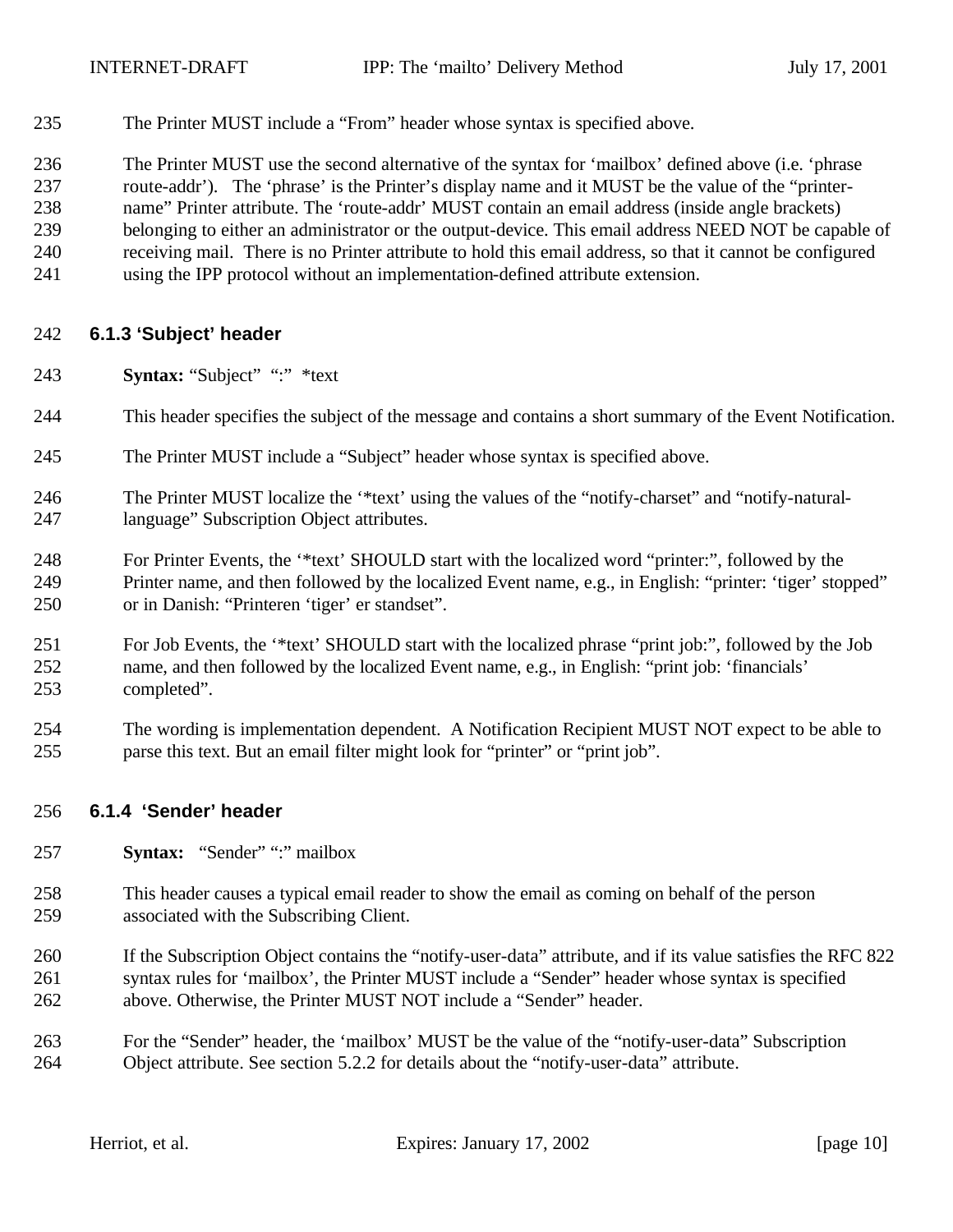### **6.1.5 'Reply-to' header**

- **Syntax:** "Reply-to" ":" mailbox
- If the Notification Recipient replies to Event Notification email, this header causes a typical email reader to send email to the person acting as the Subscribing Client. The rules are identical to the "Sender" header.
- If the Subscription Object contains the "notify-user-data" attribute, and if its value satisfies the RFC 822 syntax rules for "mailbox", the Printer MUST include a "Reply-to" header whose syntax is specified above. Otherwise, the Printer MUST NOT include a "Reply-to" header.
- For the "Reply-to" header, the "mailbox" MUST be the value of the "notify-user-data" Subscription Object attribute. See section 5.2.2 for details about the "notify-user-data" attribute.

### **6.1.6 'To' header**

- **Syntax:** "To" ":" 1#mailbox
- See [RFC 1521] for the syntax.
- This header specifies the Notification Recipient(s).
- The Printer MUST include a "To" header whose syntax is specified above.
- The '1#mailbox' MUST be the '1#mailbox' part of the value of the "notify-recipient-uri" Subscription attribute, i.e. the part after the "mailto:".

### **6.1.7 'Content-type' header**

- **Syntax:** "Content-Type" ":" type "/" subtype \*(";"parameter)
- See [RFC 1521] for the syntactic terms (e.g. 'type').
- This header specifies the format of the message body.
- The Printer MUST include the "Content-Type" header.
- The "notify-mailto-text-only" attribute determines the 'type' and 'subtype' values. The possible values are "text/plain" and "multipart" values.

# **6.2 Message Body**

 The message body MUST contain Human Consumable content as plain text. It MAY also contain other types of implementation dependent content.

Expires: January  $17, 2002$  [page 11]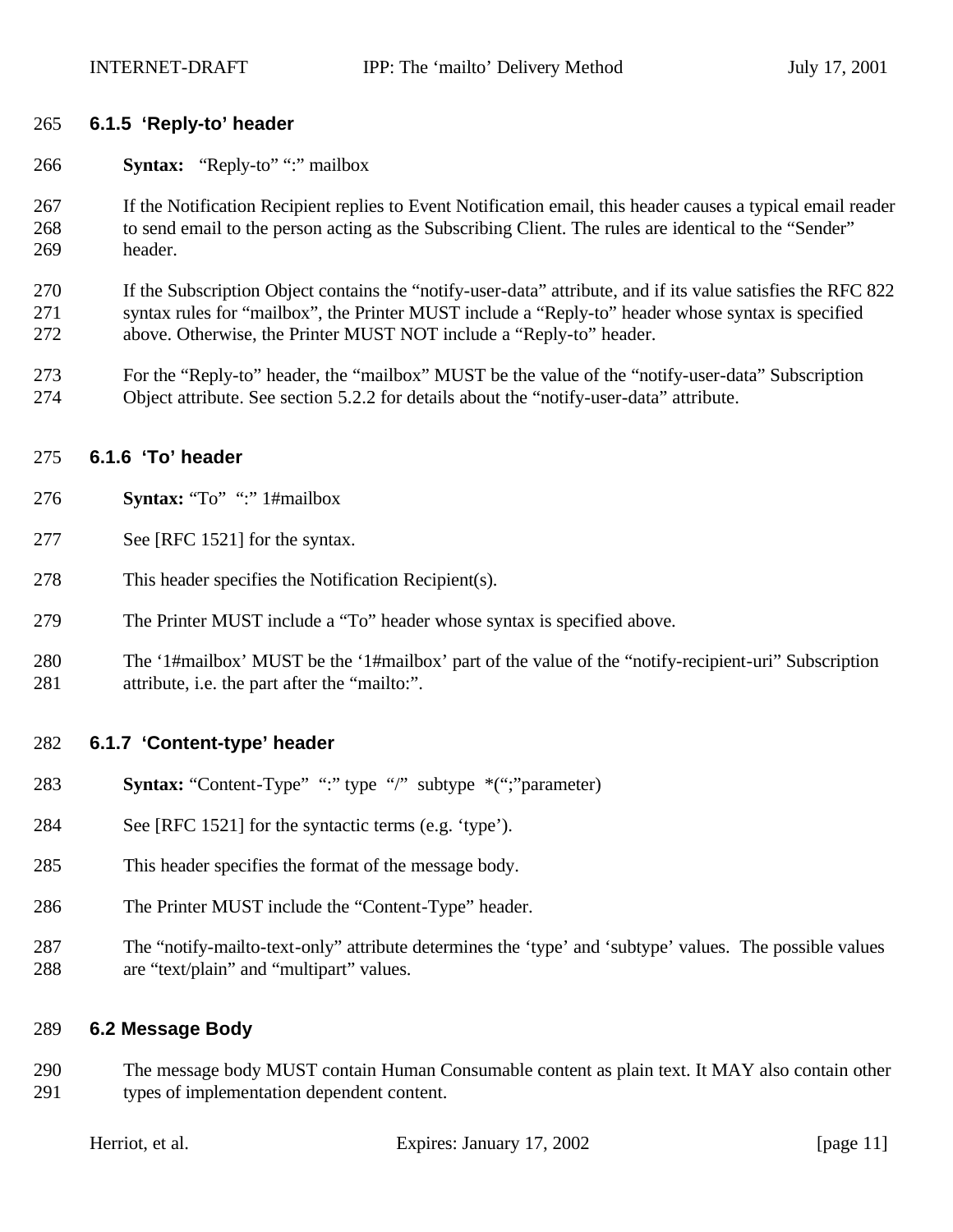- For plain text, the Content-Type of Human Consumable content MUST be 'text/plain'. For
- implementation dependent content, the Content-Type of Human Consumable content MUST be
- 'multipart'. The Content-Type of one body part MUST be 'text/plain' and the Content-Types of the
- other body parts are implementation dependent. See section 6.3 for a description of plain text content.
- The following table shows the Content-Type of the message body for the "notify-mailto-text-only" attribute:

| "notify-mailto-text-<br>only" attribute | Content-Type of Message<br><b>Body</b> | Message Body                            |
|-----------------------------------------|----------------------------------------|-----------------------------------------|
| false                                   | 'text/plain'                           | Human Consumable                        |
| true                                    | 'text/plain' or*                       | Human Consumable plain text             |
|                                         | 'multipart'                            | Human Consumable where one body part is |
|                                         |                                        | plain text                              |

 \* The Content-Type depends on the implementation. A Printer MAY send 'text/plain' only or it MAY send several body parts of various Content-Types within a message body whose Content-Type is 'multipart'.

### **6.3 Plain Text Content**

- When a Printer sends a plain text message, it MUST localize the text using the values of the "notify-charset" and "notify-natural-language" Subscription Object attributes.
- Section 9.2 in [ipp-ntfy] specifies the information that a Delivery Method MUST specify and a Printer SHOULD send.
- A Printer SHOULD send the following localized information in the message body. The specific wording of this information and its layout are implementation dependent.
- a) the Printer name (see Table 3) b) omitted (see below). c) for Printer Events only: i) the Event (see Table 4) and/or Printer state information (see Table 7) d) for Job Events only: i) the job identity (see Table 5) ii) the Event (see Table 4) and/or Job state information (see Table 6) Item b) in the above list is omitted because the Printer sends the time of the Event as an email header (see section 6.1.1 on the 'Date' header). The subsections of this section specify the attributes that a Printer MUST use to obtain this information. The Printer MAY send additional information, depending on implementation.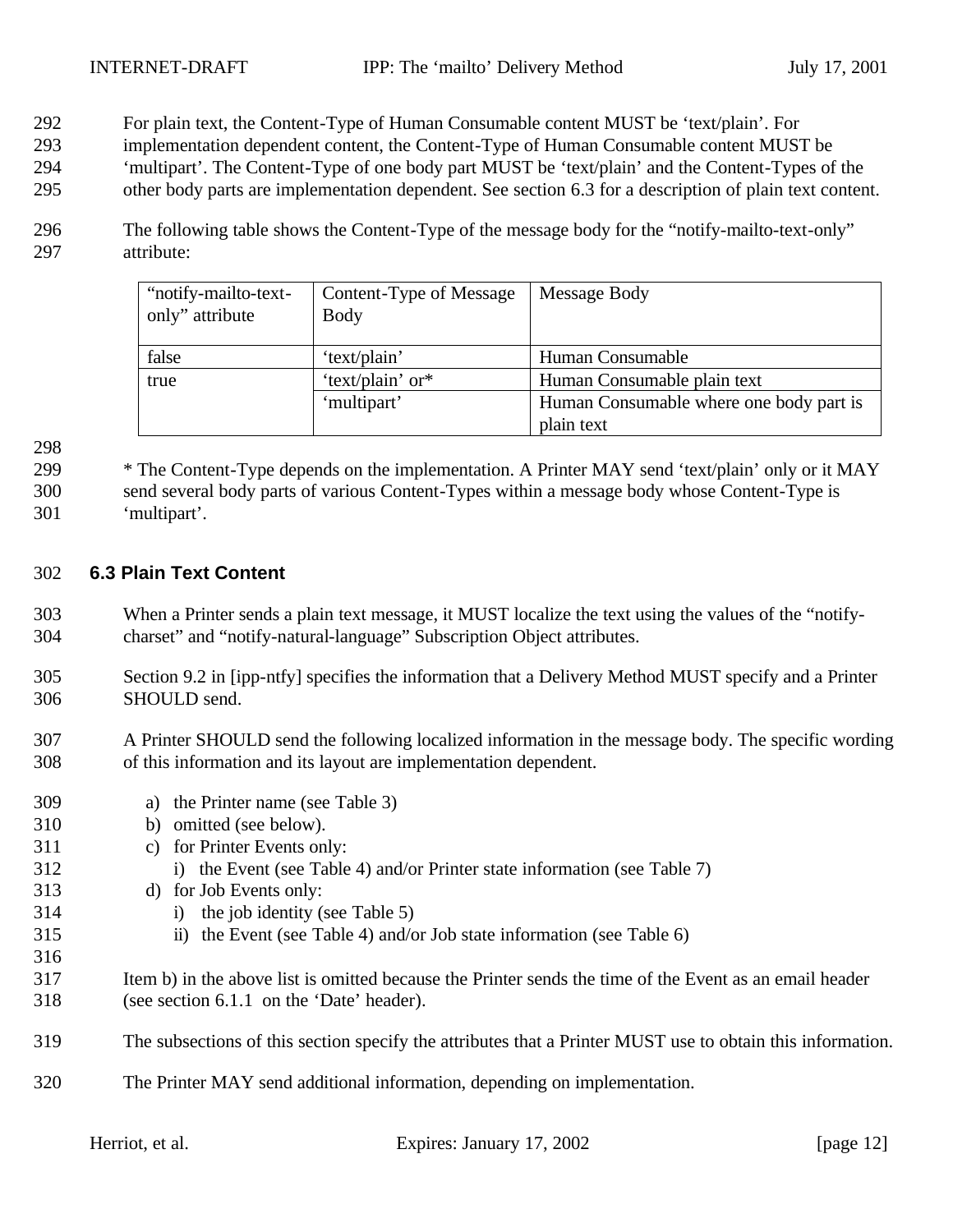- Notification Recipients MUST NOT expect to be able to parse the message.
- The next three sections define the attributes in Event Notification Contents that are:
- a) for all Events
- b) for Job Events only
- c) for Printer Events only

### **6.3.1 Event Notification Content Common to All Events**

The Printer MUST send the following information.

 There is a separate table for each piece of information. Each row in the table represents a source value for the information and the values are listed in order of preference, with the first one being the preferred one. An implementation SHOULD use the source value from the earliest row in each table. It MAY use the source value from another row instead, or it MAY combine the source values from several rows. An implementation is free to determine the best way to present this information.

- The tables in this section and following sections contain the following columns for each piece of information:
- a) **Source of Value:** the name of the attribute that supplies the value for the Event Notification
- b) **Sends:**

 **MAY:** this is the only value used in the tables. It means that the Printer OPTIONALLY sends this value. However, the Printer SHOULD use at least one value from each table.

c) **Source Object:** the object from which the source value comes.

 Table 3 lists the source of the information for the Printer Name. The "printer-name" is more user- friendly unless the Notification Recipient is in a place where the Printer name is not meaningful. For example, an implementation could have the intelligence to send the value of the "printer-name" attribute to a Notification Recipient that can access the Printer via value of the "printer-name" attribute and otherwise send the value of the "notify-printer-uri" attribute.

### **Table 3 – Printer Name in Event Notification Content**

| Source Value                 | Sends      | Source Object |
|------------------------------|------------|---------------|
| printer-name (name( $127$ )) | <b>MAY</b> | Printer       |
| notify-printer-uri (uri)     | <b>MAY</b> | Subscription  |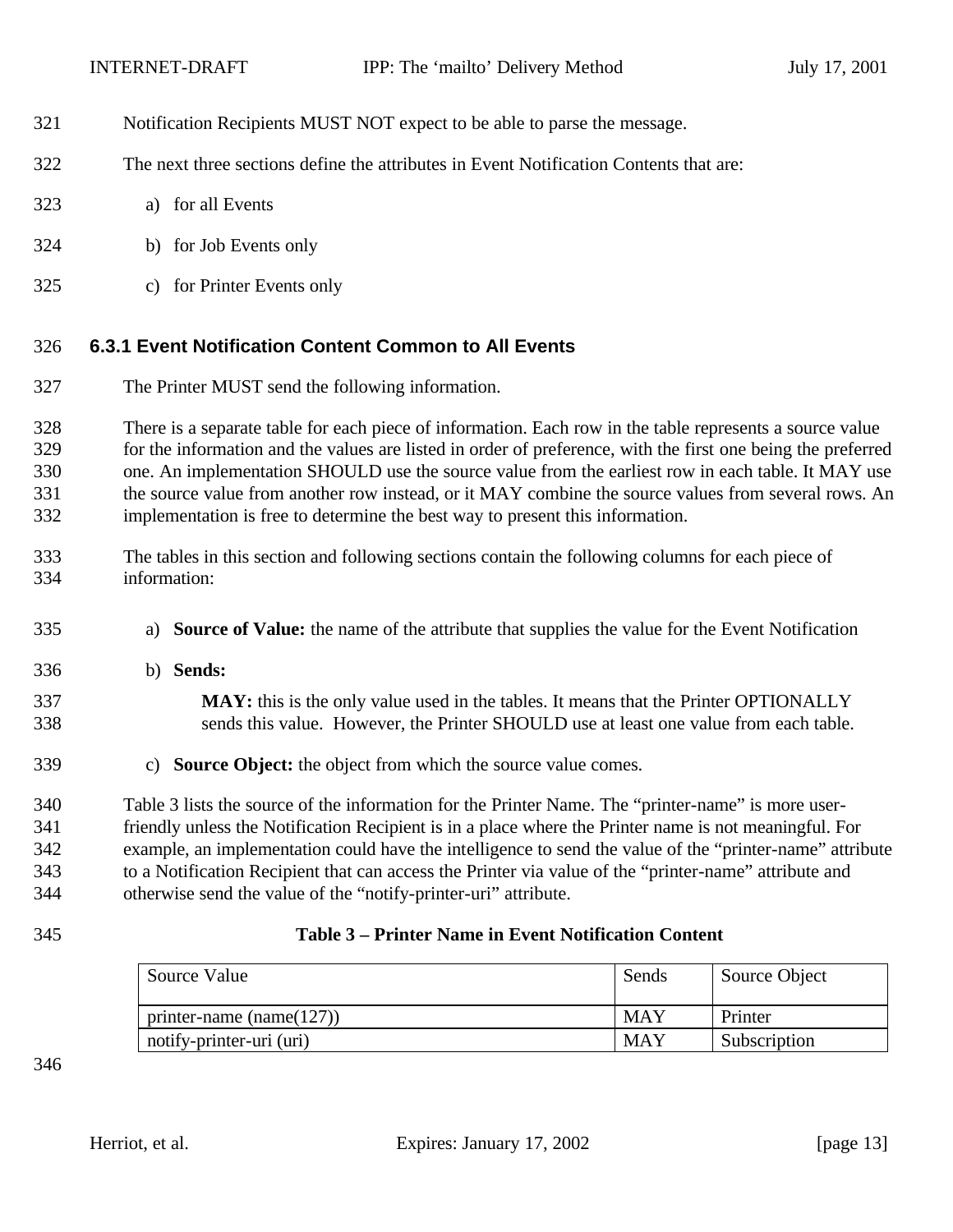Table 4 lists the source of the information for the Event name. A Printer MAY combine this information with state information described for Jobs in Table 6 or for Printers in Table 7.

### **Table 4 – Event Name in Event Notification Content**

| Source Value                            | Sends | Source Object |
|-----------------------------------------|-------|---------------|
| notify-subscribed-event (type2 keyword) | MAY   | Subscription  |

### **6.3.2 Additional Event Notification Content for Job Events**

This section lists the source of the additional information that a Printer MUST send for Job Events.

 Table 5 lists the source of the information for the job name. The "job-name" is likely more meaningful to a user than "job-id".

### **Table 5 – Job Name in Event Notification Content**

| Source Value                | Sends      | Source Object |
|-----------------------------|------------|---------------|
| job-name (name $(MAX)$ )    | <b>MAY</b> | Job           |
| job-id (integer $(1:MAX)$ ) | <b>MAY</b> | Job           |

### Table 6 lists the source of the information for the job-state. If a Printer supports the "job-state-message" and "job-detailed-state-message" attributes, it SHOULD use those attributes for the job state information, otherwise, it should fabricate such information from the "job-state" and "job-state-reasons". For some Events, a Printer MAY combine this information with Event information.

### **Table 6 – Job State in Event Notification Content**

| Source Value                                    | Sends      | Source Object |
|-------------------------------------------------|------------|---------------|
| job-state-message (text(MAX))                   | <b>MAY</b> | Job           |
| job-detailed-status-messages (1setOf text(MAX)) | <b>MAY</b> | Job           |
| job-state (type1 enum)                          | <b>MAY</b> | Job           |
| job-state-reasons (1setOf type2 keyword)        | <b>MAY</b> | Job           |

### **6.3.3 Additional Event Notification Content for Printer Events**

This section lists the source of the additional information that a Printer MUST send for Printer Events.

 Table 7 lists the source of the information for the printer-state. If a Printer supports the "printer-state-message", it SHOULD use that attribute for the job state information, otherwise it SHOULD fabricate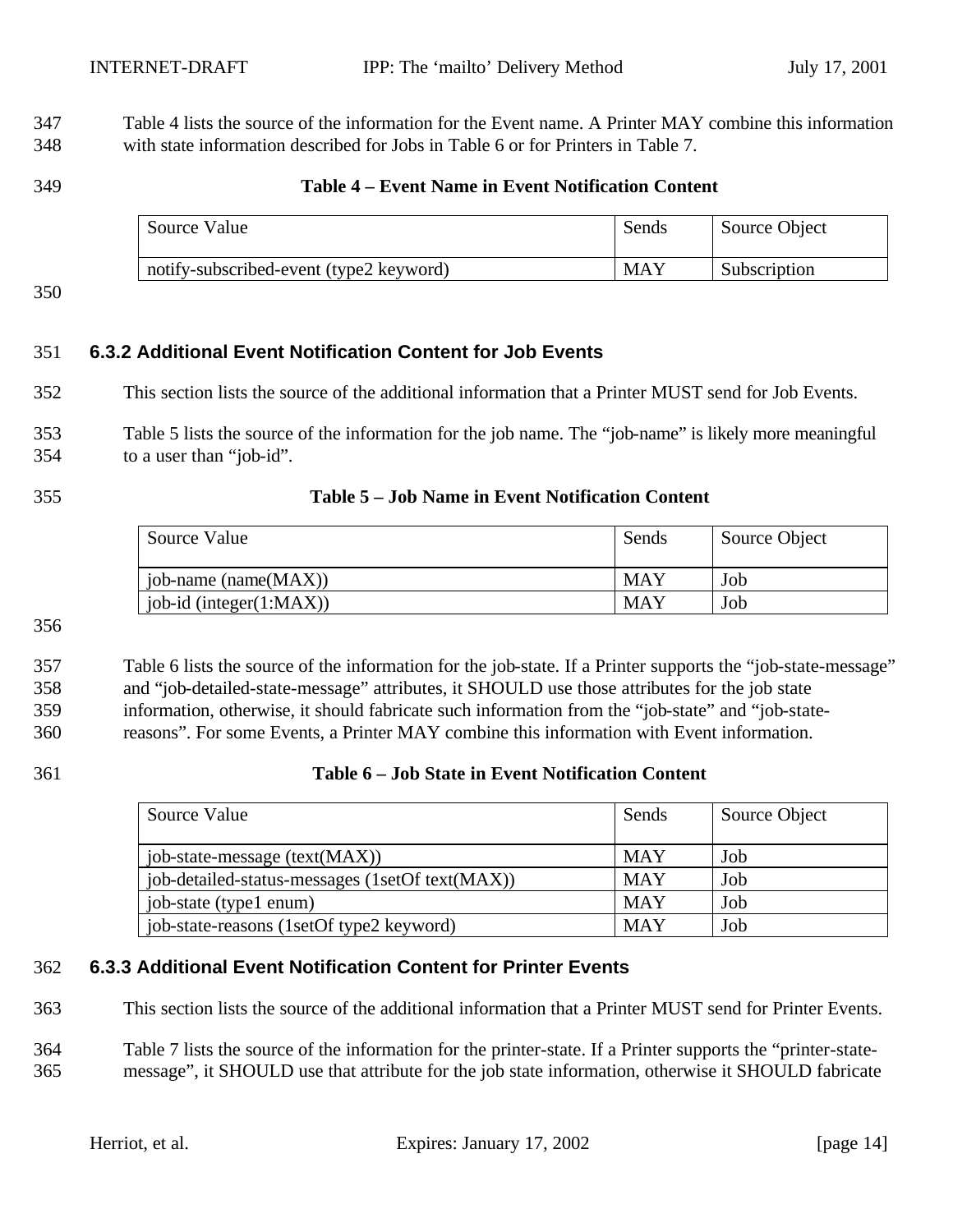366 such information from the "printer-state" and "printer-state-reasons". For some Events, a Printer MAY combine this information with Event information.

### **Table 7 – Printer State in Event Notification Content**

| Source Value                                 | Sends      | Source Object |
|----------------------------------------------|------------|---------------|
| printer-state-message (text(MAX))            | <b>MAY</b> | Printer       |
| printer-state (type1 enum)                   | <b>MAY</b> | Printer       |
| printer-state-reasons (1setOf type2 keyword) | <b>MAY</b> | Printer       |
| printer-is-accepting-jobs (boolean)          | <b>MAY</b> | Printer       |

# **6.4 Examples**

- This section contains three examples. One is a Job Event and the other two are Printer Events, the latter in Danish.
- A Printer implementation NEED NOT generate Event Notification content that is identical or even
- similar to these examples. In fact it would be unfortunate if every implementation copied these example
- as is. These examples merely show some possibilities and are not necessarily the best way to convey
- information about an Event.

### **6.4.1 Job Event Example**

- This section contains an example of an Event Notification of a Job Event.
- A Subscribing Client Mike Jones (who works for xyz Corp.) performs a Subscription Creation
- Operation as part of the Print-Job operation on Printer "ipp://tiger@abc.com". Mike Jones specifies that
- the "job-name" is "financials". Mike is printing the Job for Bill Smith at abc Corp. The Subscription
- Object then has the following attributes: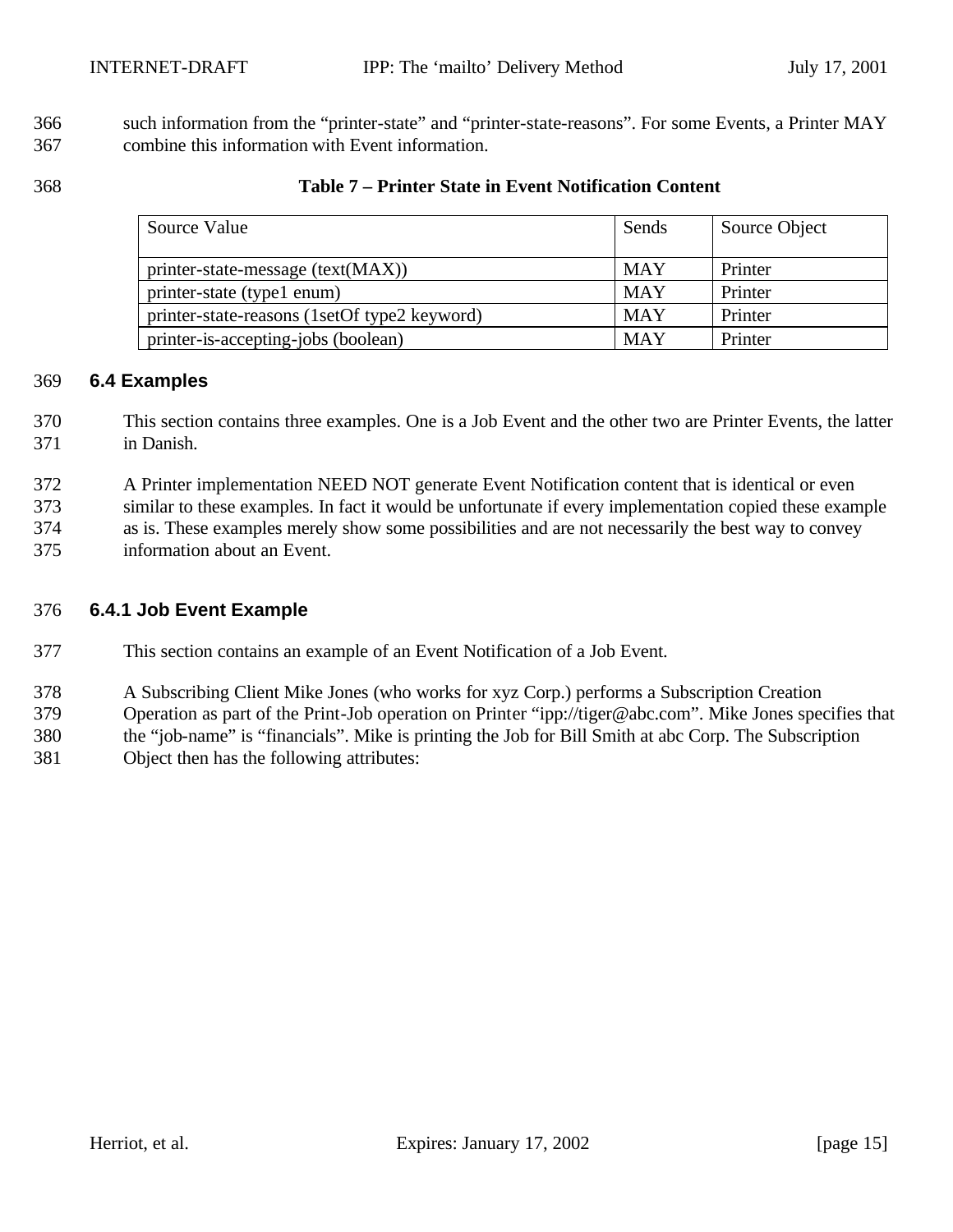| <b>Attribute Name</b>       | <b>Attribute Value</b> |
|-----------------------------|------------------------|
|                             |                        |
| notify-recipient-uri        | mailto:bsmith@abc.com  |
| notify-events               | job-completed          |
| notify-user-data            | mjones@xyz.com         |
| notify-mailto-text-only     | true                   |
| notify-charset              | us-ascii               |
| notify-natural-language     | en-us                  |
| notify-subscription-id      | 35692                  |
| notify-sequence-number      | $\theta$               |
| notify-printer-up-time      | 34593                  |
| notify-printer-uri          | ipp://tiger@abc.com    |
| notify-job-id               | 345                    |
| notify-subscriber-user-name | mjones                 |

383 When the Job completes, the Printer generates and sends the following email message:

| 384           | Date: 17 Jul 00 1632 PDT                                            |
|---------------|---------------------------------------------------------------------|
| 385           | From: tiger <printadmin@abc.com></printadmin@abc.com>               |
| 386           | Subject: print job: 'financials' completed                          |
| 387           | Sender: mjones@xyz.com                                              |
| 388           | Reply-to: mjones@xyz.com                                            |
| 389           | To: bsmith@abc.com                                                  |
| 390           | Content-type: text/plain                                            |
| 391           |                                                                     |
| 392           | printer: tiger                                                      |
| 393           | job: financials                                                     |
| 394           | job-state: completed                                                |
| 395           |                                                                     |
| 20 $\epsilon$ | The reader should note that the phrases are not identical to IDD Is |

396 The reader should note that the phrases are not identical to IPP keywords. They have been localized to 397 English.

### 398 **6.4.2 Printer Event Example**

- 399 This section contains an example of an Event Notification of a Printer Event.
- 400 A Subscribing Client Peter Williams, a Printer admin, performs a Create-Printer-Subscriptions operation 401 on Printer "ipp://tiger@abc.com". The Subscription Object then has the following attributes: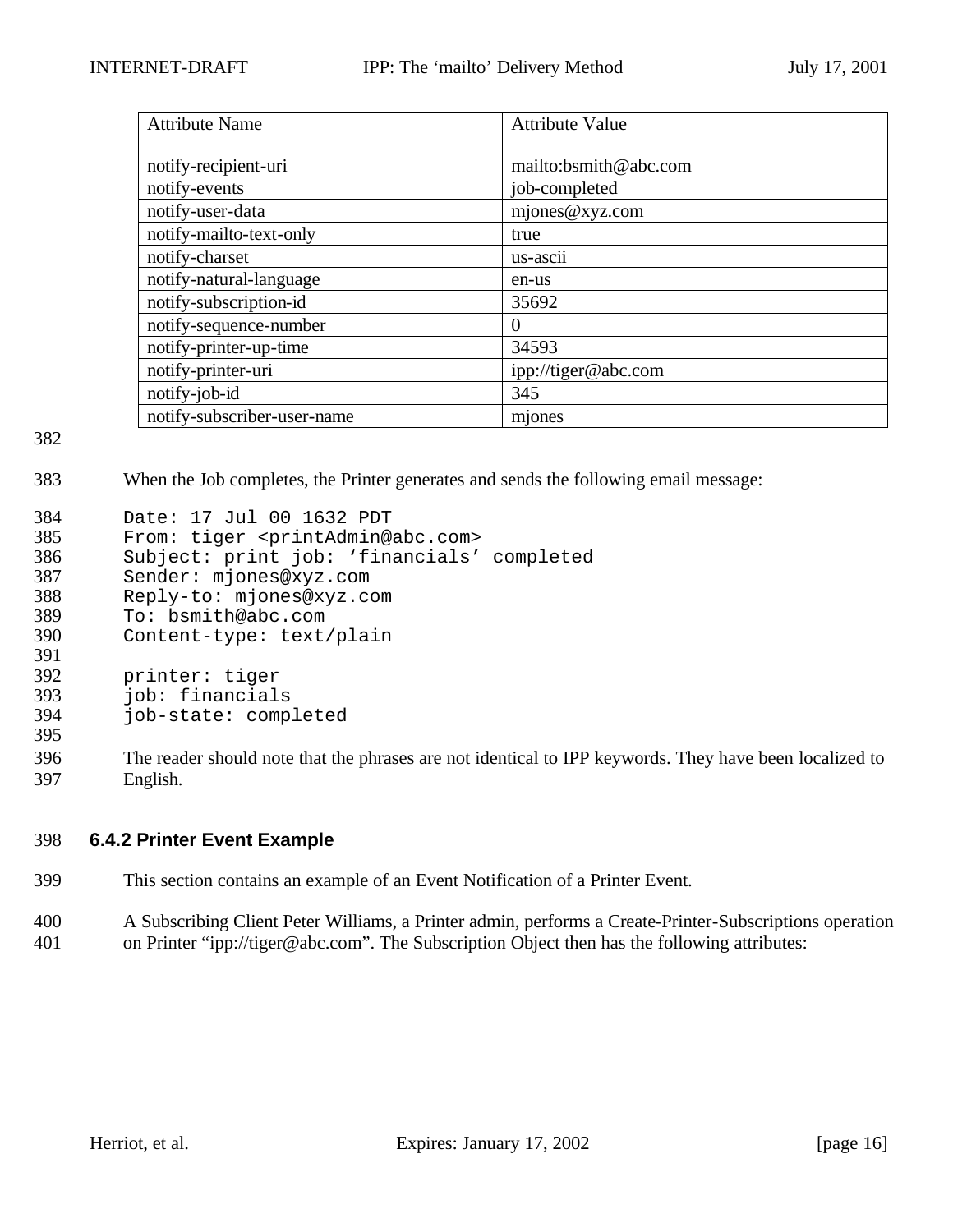| <b>Attribute Name</b>        | <b>Attribute Value</b>    |
|------------------------------|---------------------------|
|                              |                           |
| notify-recipient-uri         | mailto: pwilliams@abc.com |
| notify-events                | printer-state-changed     |
| notify-mailto-text-only      | true                      |
| notify-charset               | us-ascii                  |
| notify-natural-language      | en-us                     |
| notify-subscription-id       | 4623                      |
| notify-sequence-number       | $\Omega$                  |
| notify-printer-uptime        | 23002                     |
| notify-printer-uri           | ipp://tiger@abc.com       |
| notify-lease-expiration-time | $\Omega$                  |
| notify-subscriber-user-name  | pwilliams                 |

403 When the Printer jams, the Printer generates and sends the following email message:

| 404 | Date: 29 Aug 00 0832 PDT                              |
|-----|-------------------------------------------------------|
| 405 | From: tiger <printadmin@abc.com></printadmin@abc.com> |
| 406 | Subject: printer: 'tiger' has stopped                 |
| 407 | To: pwilliams@abc.com                                 |
| 408 | Content-type: text/plain                              |
| 409 |                                                       |
| 410 | Printer tiger has stopped with a paper jam.           |
| 411 |                                                       |

412 The reader should note that the phrases are not identical to IPP keywords. They have been localized to 413 English.

# 414 **6.4.3 Printer Event Example (localized to Danish)**

415 This section contains an example of an Event Notification of a Printer Event localized to Danish.

416 A Subscribing Client Per Jensen, a Printer admin, performs a Create-Printer-Subscriptions operation on 417 Printer "ipp://tiger@def.dk". The Subscription Object then has the following attributes: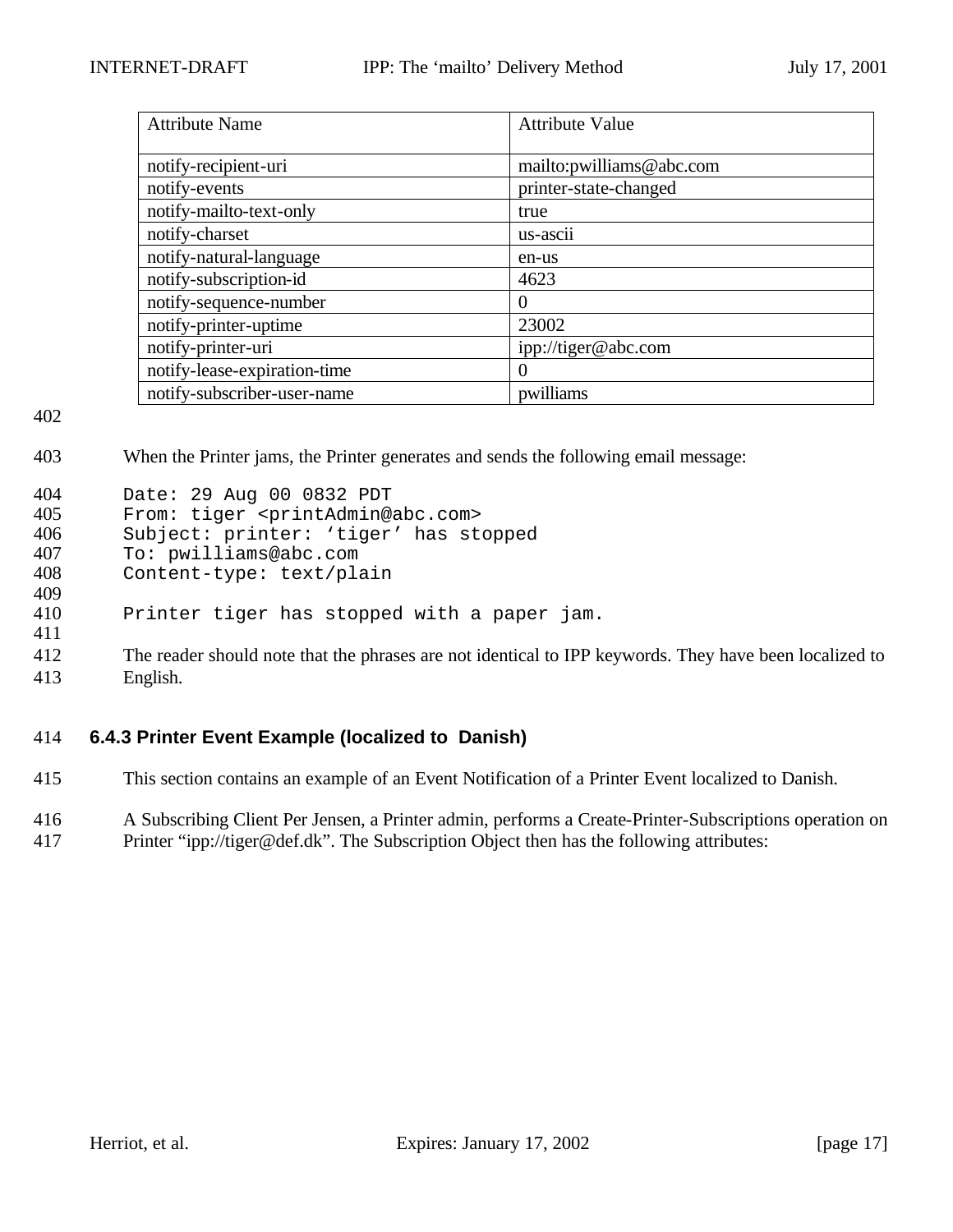| <b>Attribute Name</b>        | <b>Attribute Value</b> |
|------------------------------|------------------------|
| notify-recipient-uri         | mailto: pjensen@def.dk |
| notify-events                | printer-state-changed  |
| notify-mailto-text-only      | true                   |
| notify-charset               | $utf-8$                |
| notify-natural-language      | da                     |
| notify-subscription-id       | 50225                  |
| notify-sequence-number       | $\theta$               |
| notify-printer-uptime        | 53217                  |
| notify-printer-uri           | ipp://tiger@def.dk     |
| notify-lease-expiration-time | $\theta$               |
| notify-subscriber-user-name  | pjensen                |

When the Printer jams, the Printer generates and sends the following email message:

| 420<br>421 | Date: 29 Jan 00 0832 CET<br>From: tiger <admin@def.dk></admin@def.dk> |
|------------|-----------------------------------------------------------------------|
| 422        | Subject: Printeren 'tiger' er standset                                |
| 423        | To: pjensen@def.dk                                                    |
| 424        | Content-type: text/plain; charset=utf-8                               |
| 425        |                                                                       |
| 426        | Printerens navn er 'tiger'.                                           |
| 427        | Printeren er standset.                                                |
| 428        | Aarsagen er papir stop.                                               |
| 429        |                                                                       |

- **7 Conformance Requirements**
- The 'mailto' Delivery Method is RECOMMENDED for a Printer to support.
- If the Printer supports the 'mailto' Delivery Method, the Printer MUST:
- 1. meet the conformance requirements defined in [ipp-ntfy].
- 2. support the "notify-mailto-text-only" Subscription Object attribute defined in section 5.1.1.
- 3. support the syntax for the "notify-recipient-uri" Subscription Object attribute defined in section 5.2.1
- 4. support the use for the "notify-user-data" Subscription Object attribute defined in section 5.2.2
- 5. support SMTP for sending Event Notifications.
- 6. support the 'text/plain' Content-Type for the message body.
- 7. support sending Event Notification via email with the content specified in section 5.2.

Herriot, et al. Expires: January 17, 2002 [page 18]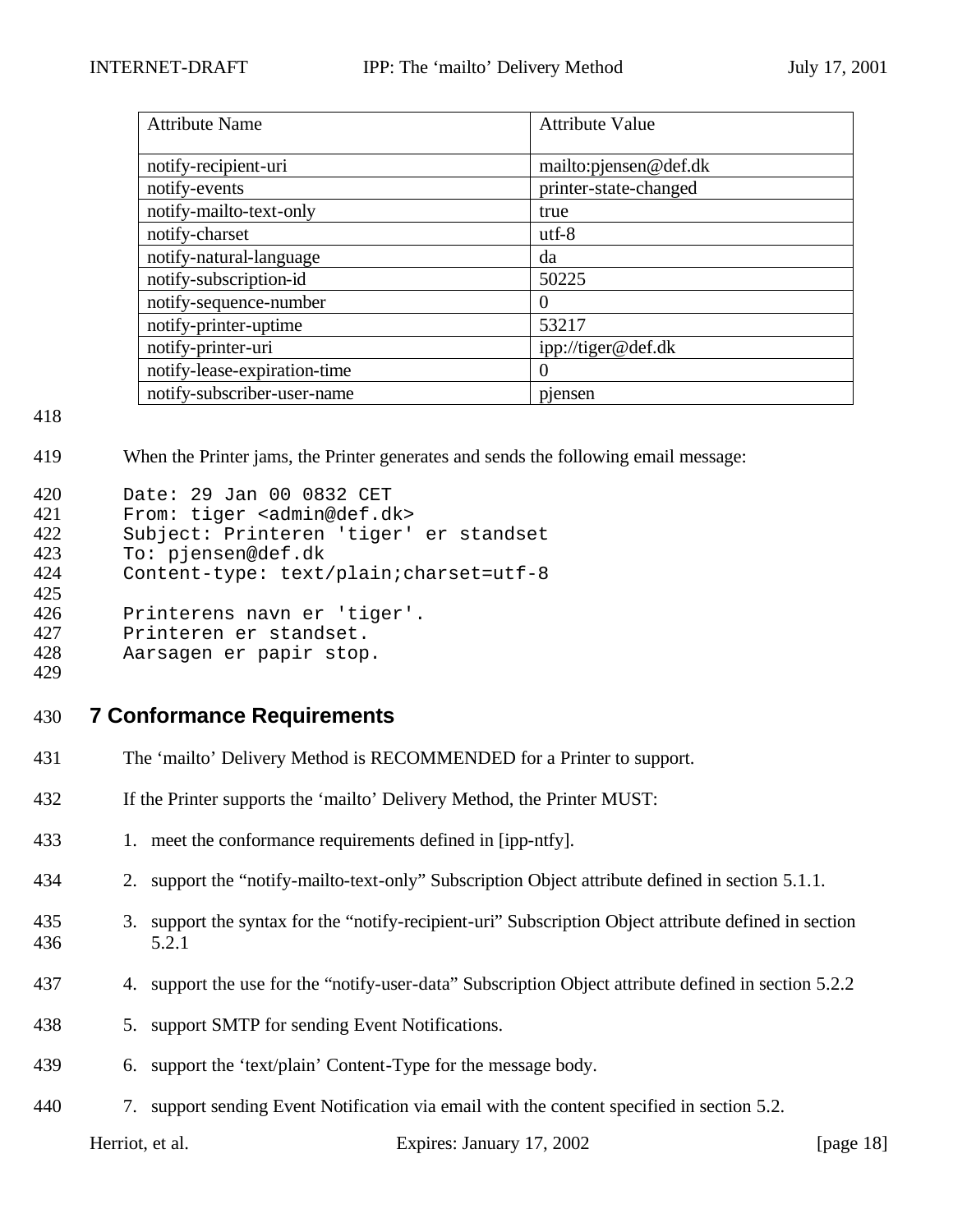# **8 IANA Considerations**

 Because the 'mailto' URL scheme is already defined in a standards track document [RFC 2368] and has been registered with IANA as a URL scheme, this document does not require that the mailto URL scheme be further registered as a protocol scheme.

 The rest of this section contains the exact registration information for IANA to add to the various IPP Registries according to the procedures defined in RFC 2911 [RFC2911] section 6 to cover the definitions in this document.

 *Note to RFC Editors: Replace RFC NNNN below with the RFC number for this document, so that it accurately reflects the content of the information for the IANA Registry.*

### **8.1 Attribute Registration**

 The following table lists the attribute defined in this document. This is to be registered according to the procedures in RFC 2911 [RFC2911] section 6.2.

| 453        | Subscription Template attributes: | Ref.     | Section: |
|------------|-----------------------------------|----------|----------|
| 454<br>455 | notify-mailto-text-only (boolean) | RFC NNNN | 5.1.1    |
|            |                                   |          |          |

- The resulting attribute registration will be published in the
- ftp://ftp.iana.org/in-notes/iana/assignments/ipp/attributes/
- area.

### **8.2 Additional uriScheme Attribute Value Registration for the "operations-supported" Printer Attribute**

 The following table lists the uriScheme value defined in this document as an additional uriScheme value for use with the "notify-schemes-supported" Printer attribute defined in [ipp-ntfy]. This is to be registered according to the procedures in RFC 2911 [RFC2911] section 6.1.

| 465 | uriScheme Attribute Values: | Ref.           | Section: |
|-----|-----------------------------|----------------|----------|
| 466 | mailto                      | RFC NNNN 5.2.1 |          |
| 467 |                             |                |          |

- The resulting uri scheme attribute value registration will be published in the
- ftp://ftp.iana.org/in-notes/iana/assignments/ipp/attribute-values/notify-schemes-supported/
- area.

# **9 Internationalization Considerations**

 This Delivery Method presents no internationalization considerations beyond those covered in the [ipp-ntfy] document, and sections 6.1.3 and 6.2 of this document.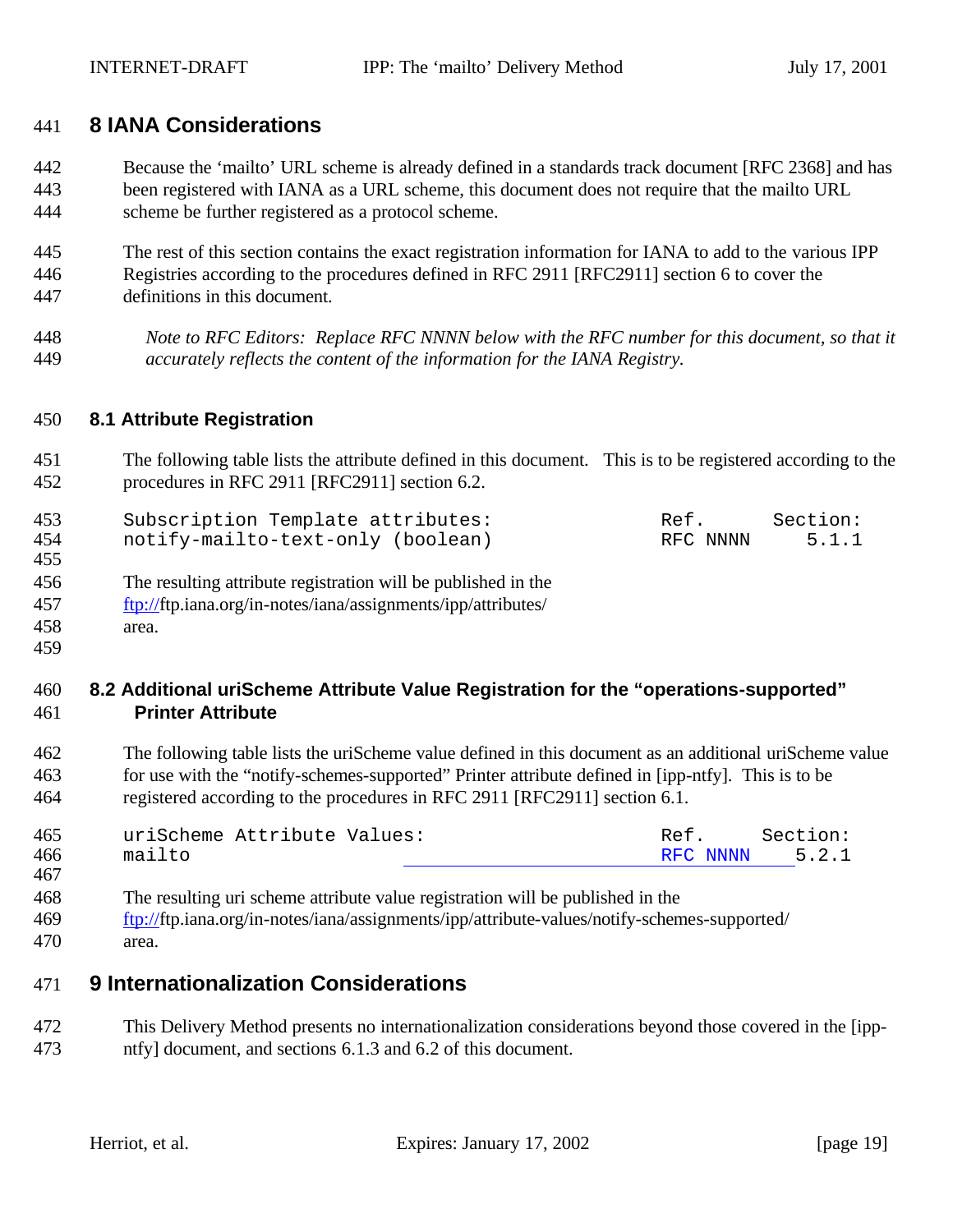The Notification Recipient is expected to present the email as received because the Printer does all necessary localization to the Event Notification contents.

# **10 Security Considerations**

 The biggest security concern is that a Subscribing Client will cause unsolicited Event Notifications to be sent to third parties, potentially creating denial-of-service problems (i.e., spam). The problem is even worse if the third parties are distribution lists.

- There exist scenarios where third party notification is required (see Scenario #2 and #3 in [ipp-not- req]). The fully secure solution would require active agreement of all persons before they can become Notification Recipients. However, requirement #9 in [ipp-req] ("There is no requirement for IPP Printer receiving the print request to validate the identity of an event recipient") argues against this. To minimize the risk, a Printer could disallow third party Notification Recipients (a traditional facsimile model).
- The Delivery Method recommends that the Subscribing Client supply his or her email address as the value of the "notify-user-data" attribute in the Subscription Creation Operation when the Notification Recipient is a third party. To reduce the chance of spamming or identify the spammer, a Printer could disallow third party Notification Recipients if the Subscribing Client doesn't supply the "notify-user-data" attribute with a valid email address.

 Some firewall administrators prevent mail attachments from being accepted into their organizations because of the problem of the attachments containing computer viruses. The 'mailto' Delivery Method

allows the Subscribing Client to request that the Content-Type of a message body be 'text/plain'.

# **11 References**

| 495 | $[$ ipp-iig $]$                                                                                                                       |
|-----|---------------------------------------------------------------------------------------------------------------------------------------|
| 496 | Hastings, T., Manros, C., Kugler, K., Holst H., Zehler, P., "Internet Printing Protocol/1.1: draft-ietf-                              |
| 497 | ipp-implementers-guide-v11-03.txt, work in progress, July 17, 2001.                                                                   |
| 498 | $[$ ipp-ntfy $]$                                                                                                                      |
| 499 | Herriot, R., Hastings, T., Isaacson, S., Martin, J., deBry, R., Shepherd, M., Bergman, R., "Internet                                  |
| 500 | Printing Protocol/1.1: IPP Event Notifications and Subscriptions", <draft-ietf-ipp-not-spec-07.txt>,</draft-ietf-ipp-not-spec-07.txt> |
| 501 | July 17, 2001.                                                                                                                        |
| 502 | [RFC821]                                                                                                                              |
| 503 | Jonathan B. Postel, "Simple Mail Transfer Protocol", RFC 821, August, 1982.                                                           |
| 504 | [RFC822]                                                                                                                              |
| 505 | David H. Crocker, "Standard For The Format Of ARPA Internet Text Messages", RFC 822, August                                           |
| 506 | 13, 1982.                                                                                                                             |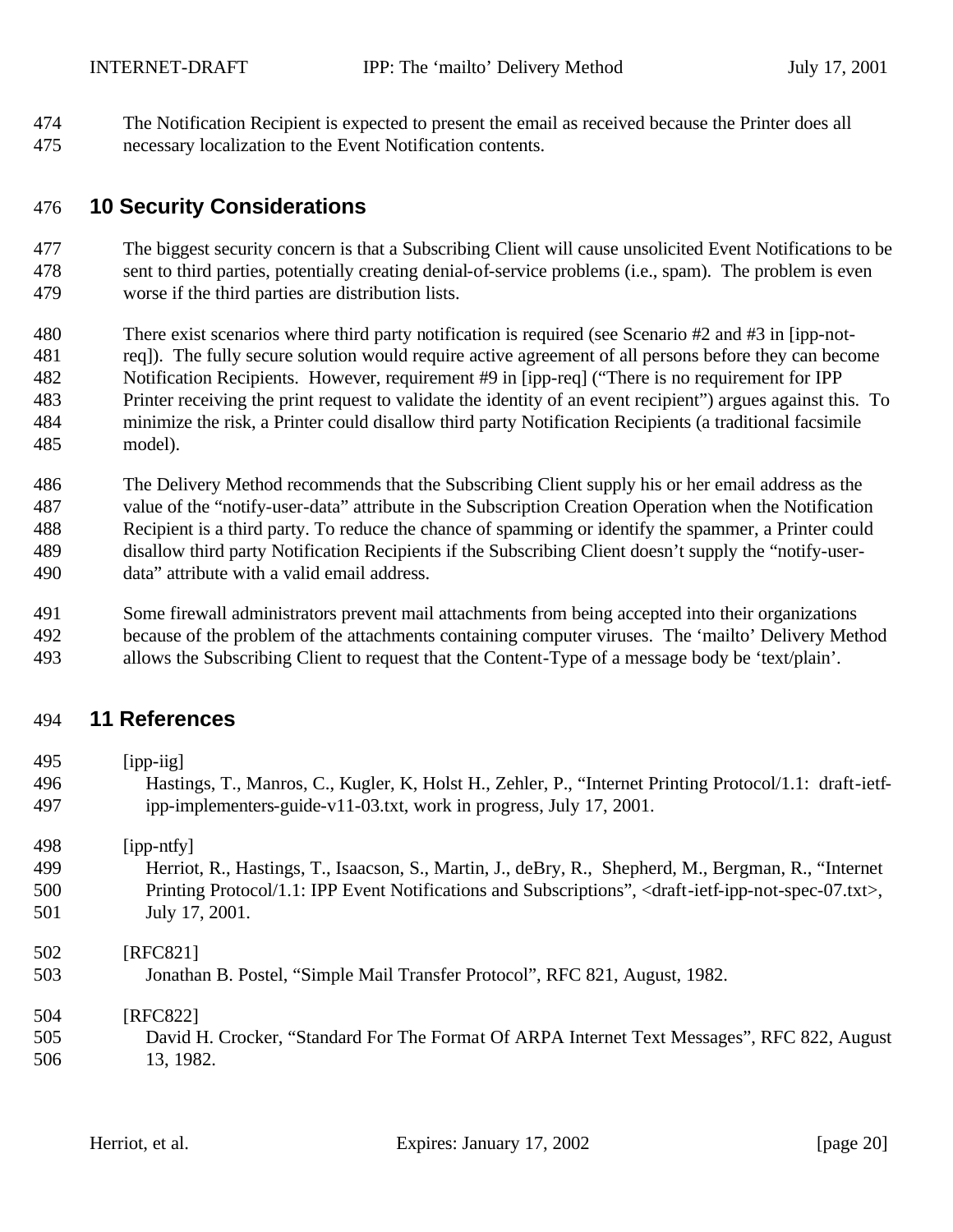| 507 | [RFC1341]                                                                                             |
|-----|-------------------------------------------------------------------------------------------------------|
| 508 | N. Borenstein, N. Freed, "MIME (Multipurpose Internet Mail Extensions): Mechanisms for                |
| 509 | Specifying and Describing the Format of Internet Message Bodies", RFC 1341, June, 1992.               |
| 510 | [RFC1521]                                                                                             |
| 511 | N. Borenstein, N. Freed, "MIME (Multipurpose Internet Mail Extensions) Part One: Mechanisms for       |
| 512 | Specifying and Describing the Format of Internet Message Bodies", RFC 1521, September 1993.           |
| 513 | [RFC1891]                                                                                             |
| 514 | K. Moore, "SMTP Service Extension for Delivery Status Notifications", RFC 1891, January 1996          |
| 515 | [RFC2026]                                                                                             |
| 516 | S. Bradner, "The Internet Standards Process -- Revision 3", RFC 2026, October 1996.                   |
| 517 | [RFC2046]                                                                                             |
| 518 | R. Fielding, J. Gettys, J. Mogul, H. Frystyk, L. Masinter, P. Leach, T. Berners-Lee, "Hypertext       |
| 519 | Transfer Protocol - HTTP/1.1", RFC 2616, June 1999.                                                   |
| 520 | [RFC2368]                                                                                             |
| 521 | P. Hoffman, L. Masinter, J. Zawinski, "The mailto URL scheme", RFC 2368, July 1998.                   |
| 522 | [RFC2616]                                                                                             |
| 523 | R. Fielding, J. Gettys, J. Mogul, H. Frystyk, L. Masinter, P. Leach, T. Berners-Lee, "Hypertext       |
| 524 | Transfer Protocol - HTTP/1.1", RFC 2616, June 1999.                                                   |
| 525 | [RFC2633]                                                                                             |
| 526 | B. Ramsdell, "S/MIME Version 3 Message Specification", RFC 2633, June 1999.                           |
| 527 | [RFC2910]                                                                                             |
| 528 | Herriot, R., Butler, S., Moore, P., Tuner, R., "Internet Printing Protocol/1.1: Encoding and          |
| 529 | Transport", RFC 2910, September, 2000.                                                                |
| 530 | [RFC2911]                                                                                             |
| 531 | R. deBry, T. Hastings, R. Herriot, S. Isaacson, P. Powell, "Internet Printing Protocol/1.0: Model and |
| 532 | Semantics", RFC 2911, September, 2000.                                                                |

# **12 Author's Addresses**

- Robert Herriot
- Xerox Corporation
- 537 3400 Hillview Ave., Bldg #1<br>538 Palo Alto, CA 94304
- Palo Alto, CA 94304
- Phone: 650-813-7696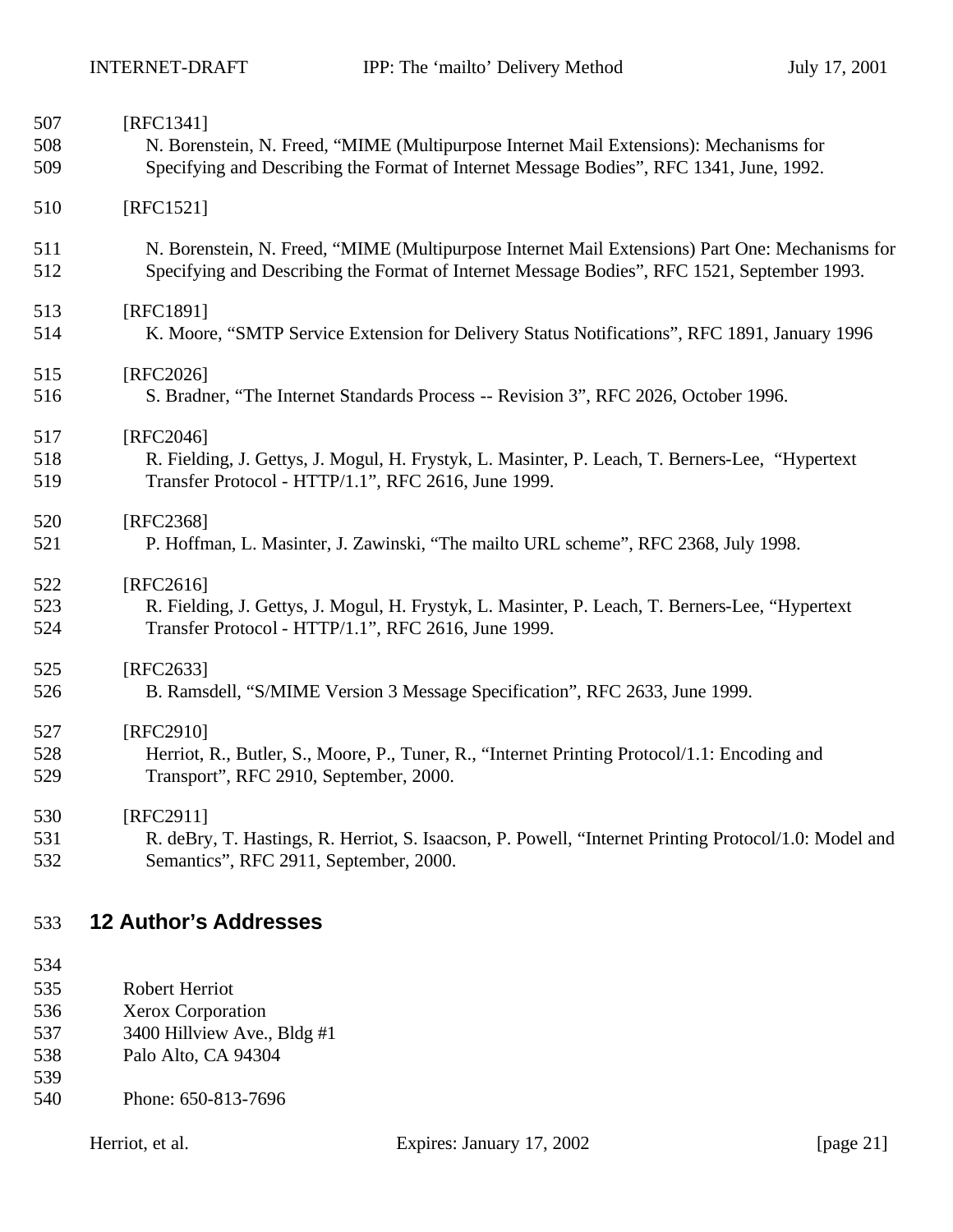| 541 | Fax: 650-813-6860                                                                                          |
|-----|------------------------------------------------------------------------------------------------------------|
| 542 | Email: robert.herriot@pahv.xerox.com                                                                       |
| 543 |                                                                                                            |
| 544 | Henrik Holst                                                                                               |
| 545 | i-data international a/s                                                                                   |
| 546 | Vadstrupvej 35-43                                                                                          |
| 547 | 2880 Bagsvaerd, Denmark                                                                                    |
| 548 |                                                                                                            |
| 549 | Phone: $+454436-6000$                                                                                      |
| 550 | Fax: $+454436-6111$                                                                                        |
| 551 | e-mail: hh@i-data.com                                                                                      |
| 552 |                                                                                                            |
| 553 | <b>Tom Hastings</b>                                                                                        |
| 554 | <b>Xerox Corporation</b>                                                                                   |
| 555 | 737 Hawaii St. ESAE 231                                                                                    |
| 556 | El Segundo, CA 90245                                                                                       |
| 557 |                                                                                                            |
| 558 | Phone: 310-333-6413                                                                                        |
| 559 | Fax: 310-333-5514                                                                                          |
| 560 | e-mail: hastings@cp10.es.xerox.com                                                                         |
| 561 |                                                                                                            |
| 562 | Carl-Uno Manros                                                                                            |
| 563 | <b>Xerox Corporation</b>                                                                                   |
| 564 | 737 Hawaii St. ESAE 231                                                                                    |
| 565 | El Segundo, CA 90245                                                                                       |
| 566 |                                                                                                            |
| 567 | Phone: 310-333-8273                                                                                        |
| 568 | Fax: 310-333-5514                                                                                          |
| 569 | e-mail: manros@cp10.es.xerox.com                                                                           |
| 570 |                                                                                                            |
| 571 |                                                                                                            |
| 572 | IPP Web Page: http://www.pwg.org/ipp/                                                                      |
| 573 | IPP Mailing List: ipp@pwg.org                                                                              |
| 574 |                                                                                                            |
| 575 | To subscribe to the ipp mailing list, send the following email:                                            |
| 576 | 1) send it to majordomo@pwg.org                                                                            |
| 577 | 2) leave the subject line blank                                                                            |
| 578 | 3) put the following two lines in the message body:                                                        |
| 579 | subscribe ipp                                                                                              |
| 580 | end                                                                                                        |
| 581 |                                                                                                            |
| 582 | Implementers of this specification document are encouraged to join IPP Mailing List in order to            |
| 583 | participate in any discussions of clarification issues and review of registration proposals for additional |
| 584 | attributes and values. In order to reduce spam the mailing list rejects mail from non-subscribers, so you  |
| 585 | must subscribe to the mailing list in order to send a question or comment to the mailing list.             |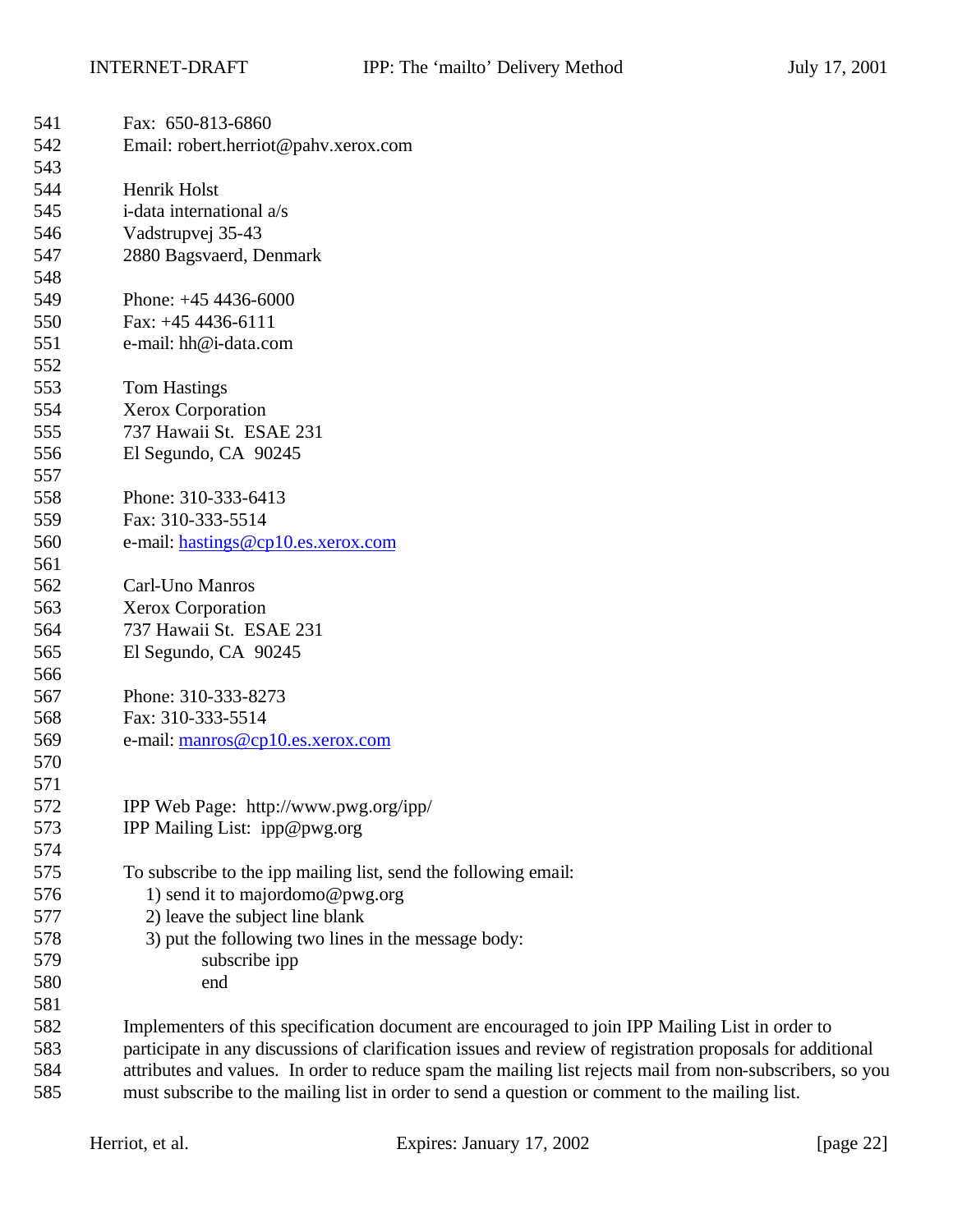# **13 Summary of Base IPP Documents**

- The base set of IPP documents includes:
- Design Goals for an Internet Printing Protocol [RFC2567]
- Rationale for the Structure and Model and Protocol for the Internet Printing Protocol [RFC2568]
- Internet Printing Protocol/1.1: Model and Semantics [RFC2911]
- Internet Printing Protocol/1.1: Encoding and Transport [RFC2910]
- Internet Printing Protocol/1.1: Implementer's Guide [ipp-iig]
- Mapping between LPD and IPP Protocols [RFC2569]
- Internet Printing Protocol (IPP): IPP Event Notifications and Subscriptions [ipp-ntfy]
- The "Design Goals for an Internet Printing Protocol" document takes a broad look at distributed printing functionality, and it enumerates real-life scenarios that help to clarify the features that need to be included in a printing protocol for the Internet. It identifies requirements for three types of users: end users, operators, and administrators. It calls out a subset of end user requirements that are satisfied in IPP/1.0. A few OPTIONAL operator operations have been added to IPP/1.1.
- The "Rationale for the Structure and Model and Protocol for the Internet Printing Protocol" document describes IPP from a high level view, defines a roadmap for the various documents that form the suite of IPP specification documents, and gives background and rationale for the IETF working group's major decisions.
- The "Internet Printing Protocol/1.1: Model and Semantics" document describes a simplified model with abstract objects, their attributes, and their operations that are independent of encoding and transport. It introduces a Printer and a Job object. The Job object optionally supports multiple documents per Job. It also addresses security, internationalization, and directory issues.
- The "Internet Printing Protocol/1.1: Encoding and Transport" document is a formal mapping of the abstract operations and attributes defined in the model document onto HTTP/1.1 [RFC2616]. It defines the encoding rules for a new Internet MIME media type called "application/ipp". This document also defines the rules for transporting over HTTP a message body whose Content-Type is "application/ipp". This document defines the 'ippget' scheme for identifying IPP printers and jobs.
- The "Internet Printing Protocol/1.1: Implementer's Guide" document gives insight and advice to implementers of IPP clients and IPP objects. It is intended to help them understand IPP/1.1 and some
- of the considerations that may assist them in the design of their client and/or IPP object
- implementations. For example, a typical order of processing requests is given, including error checking.
- Motivation for some of the specification decisions is also included.
- The "Mapping between LPD and IPP Protocols" document gives some advice to implementers of gateways between IPP and LPD (Line Printer Daemon) implementations.
- The "IPP Event Notifications and Subscriptions" document defines an extension to IPP/1.0 [RFC2566, RFC2565] and IPP/1.1 [RFC2911, RFC2910]. This extension allows a client to subscribe to printing
- related Events and defines the semantics for delivering asynchronous *Event Notifications* to the